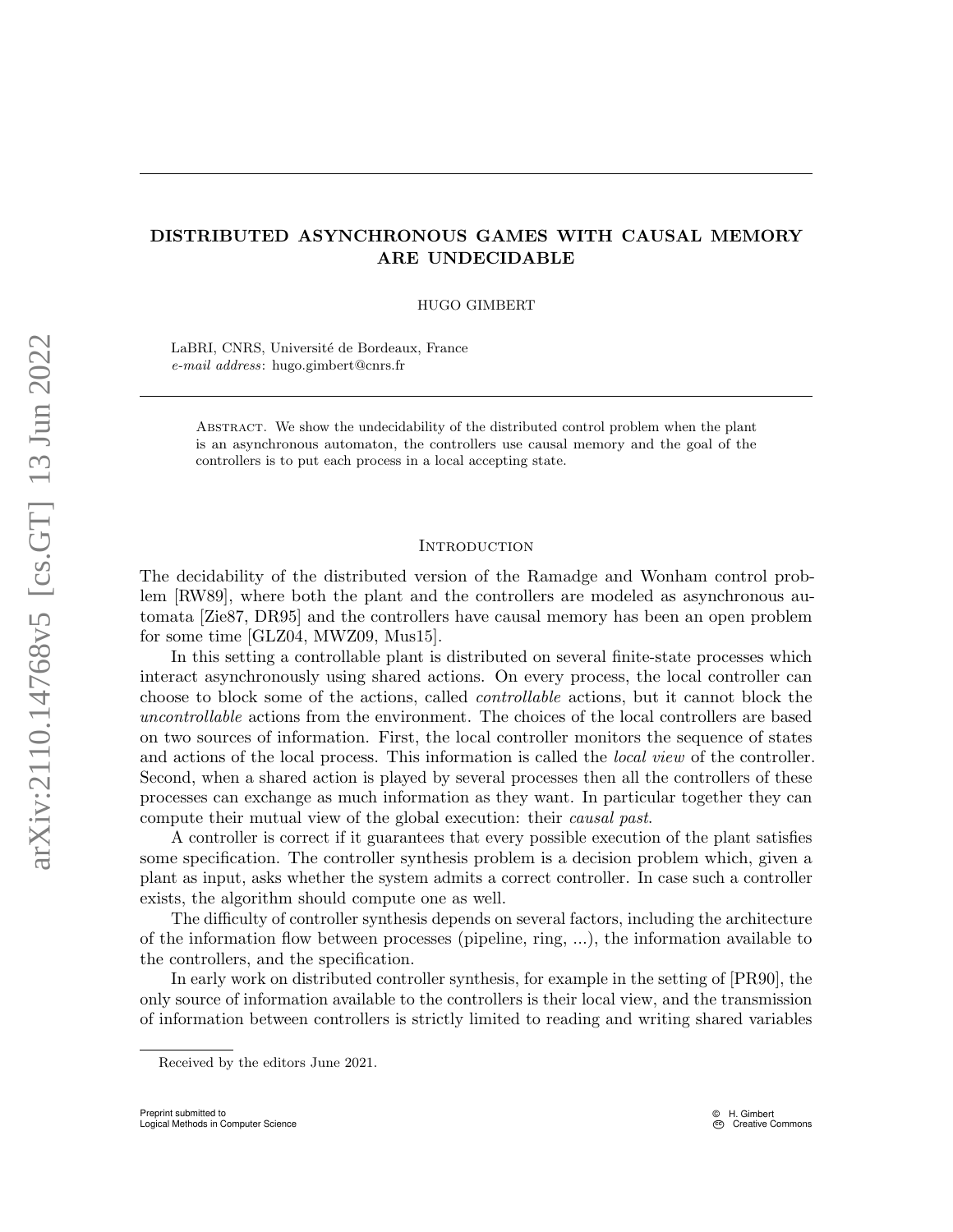with fixed domains. In this setting, distributed synthesis is not decidable in general, but decidable for architectures without information forks [\[FS05\]](#page-20-4).

The setting where controllers are allowed to freely communicate with each other upon synchronisation, and can rely on their full causal past to select the controllable actions appeared first in [\[GLZ04\]](#page-20-1). In this setting, the class of decidable architectures goes far beyond architectures without information forks, for example all series-parallel games are decidable [\[GLZ04\]](#page-20-1).

We adopt a modern terminology and call the plant a *distributed game* and the controllers are distributed strategies in this game. A distributed strategy is a function that maps the causal past of processes to a subset of controllable actions. In the present paper we focus on the *termination condition*, which is satisfied when each process is guaranteed to terminate its computation in finite time, in a final state. A distributed strategy is winning if it guarantees the termination condition, whatever uncontrollable actions are chosen by the environment. We are interested in the following algorithmic problem:

distributed control problem: given a distributed game decide whether there exists a distributed winning strategy.

**Our contribution.** This paper shows that the DISTRIBUTED CONTROL PROBLEM for plants with six processes is undecidable. The proof is in two steps: reduce the POST CORRESPONdence Problem to an intermediary decision problem called the BIPARTITE COLORING problem (Theorem [2.4\)](#page-8-0) and then reduce the latter problem to the distributed control problem (Theorem [3.1\)](#page-12-0). Theorem [2.4](#page-8-0) reformulates the Post Correspondence Problem as a problem of satisfaction of local constraints on a finite graph. The proof of Theorem [3.1](#page-12-0) sheds light on the use of concurrency and causal memory to implement local constraints.

**Related work.** There are several classes of plants for which the DISTRIBUTED CONTROL problem has been shown decidable: when the dependency graph of actions is seriesparallel [\[GLZ04\]](#page-20-1); when the processes are connectedly communicating [\[MTY05\]](#page-20-5); when the dependency graph of processes is a tree [\[GGMW13,](#page-20-6) [MW14\]](#page-20-7); for the class of decomposable games, which encompasses these three former decidability results [\[Gim17\]](#page-20-8) and includes games with four processes; and finally for plants where a single process has access to controllable actions, while all other processes have only access to uncontrollable actions [\[BFH19,](#page-19-0) Corollary 7].

Petri games with causal memory are another, well-studied, model of distributed asynchronous game [\[FO17\]](#page-20-9). In general, the number of token in a Petri game is unbounded, and these games are undecidable, since they can encode games on vector addition systems with states [\[FO17,](#page-20-9) Theorem 6.9]. When the number of tokens is bounded, two subclasses of Petri games are known to be decidable: Petri games with a bounded number of system players against a single environment player [\[FO17\]](#page-20-9) as well as Petri games with a single system player against a bounded number of environment players [\[FG18\]](#page-20-10). These two decidability results do not cover the general case of Petri games with a bounded number of tokens (in general there is strictly more than one system player and strictly more than one environment player) and the decidability of the general case was until now an open question, to our knowledge. The distributed control problem considered in the present paper can be encoded as the existence of a winning strategy in a Petri game with a *bounded* number of tokens **[BFH19**, Theorem 5], thus the undecidability result of the present paper implies as a corollary that Petri games with a bounded number of tokens are undecidable, either with the termination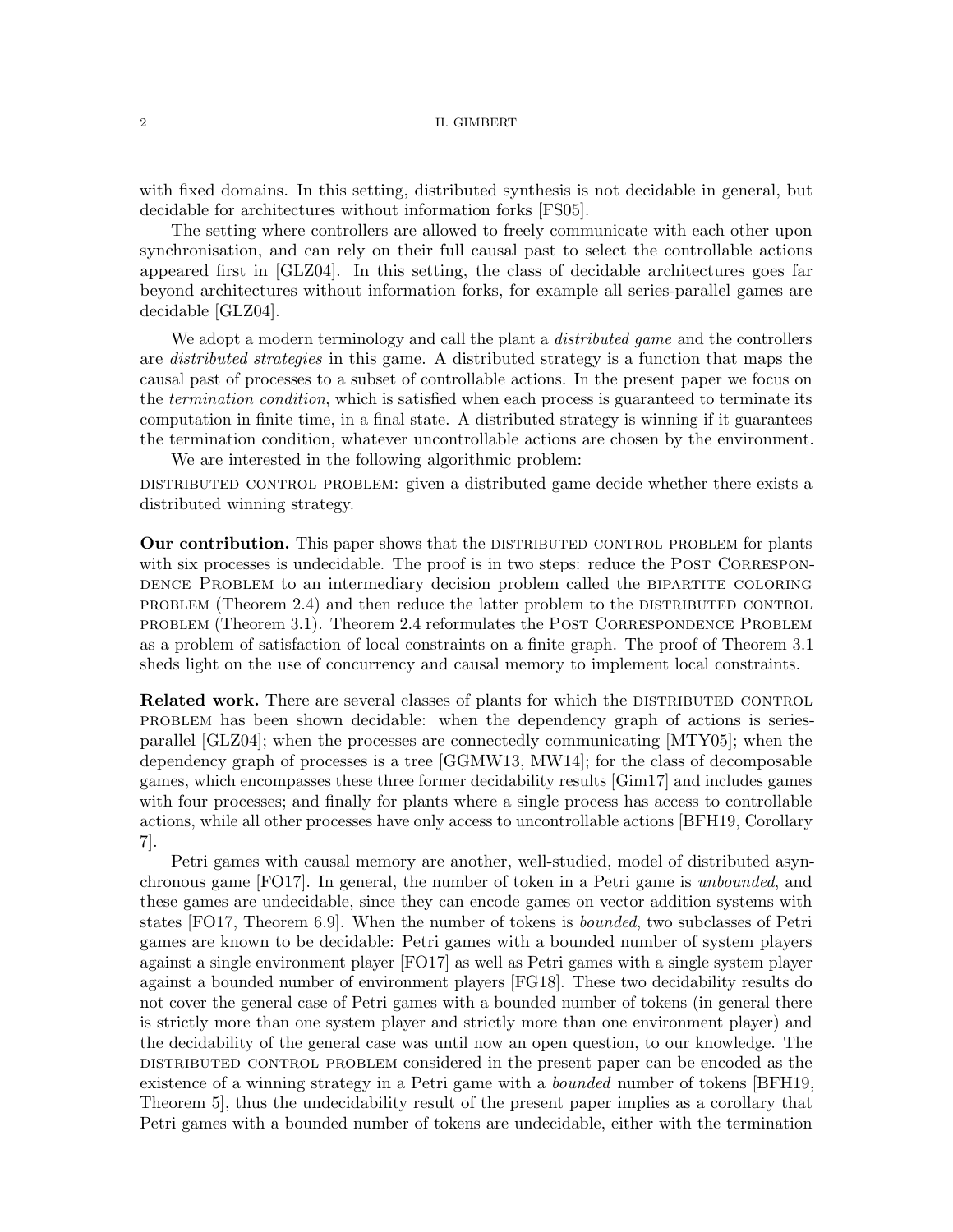condition (every token ends up in a final state) or the deadlock-freeness condition (the latter condition is discussed in the conclusion).

A recent result shows that Petri games with global winning conditions are undecidable, even with only two system players and one environment player [\[FGHO22,](#page-20-11) Theorem 9]. The latter result relies on an encoding of the POST CORRESPONDENCE PROBLEM. The global winning condition is used to enforce certain linearizations of the parallel runs and directly encode the synchronous setting of Pnueli and Rosner [\[PR90,](#page-21-2) [Sch14\]](#page-21-3). The undecidability proof of the present paper relies as well on an encoding of the Post Correspondence PROBLEM, however the winning condition is purely local, and there is no way to enforce particular linearizations of the play. Instead, we develop a specific proof technique using six processes whose behavior is constrained by the set of possible parallel runs. Remark that four processes would not be enough to get undecidability in our setting, since this case is known to be decidable [\[Gim17\]](#page-20-8).

Organisation of the paper. Section [1](#page-2-0) defines the DISTRIBUTED CONTROL PROBLEM. Section [2](#page-7-0) defines the BIPARTITE COLORING PROBLEM and shows that the POST CORREspondence Problem effectively reduces to the bipartite coloring problem. Section [3](#page-12-1) effectively reduces the bipartite coloring problem to the distributed control problem.

### 1. Distributed Asynchronous Games with Causal Memory

<span id="page-2-0"></span>The theory of Mazurkiewicz traces is very rich, for a thorough presentation see [\[DR95\]](#page-20-0). Here we only fix notations and recall the notions of traces, views, prime traces and parallel traces.

We fix an alphabet A and a symmetric and reflexive dependency relation  $D \subseteq A \times A$ and the corresponding independency relation  $\mathbb{I} \subseteq A \times A$  defined as  $\forall a, b \in A$ ,  $(a \mathbb{I} b) \iff$  $(a, b) \notin D$ . A *Mazurkiewicz trace* or, more simply, a *trace*, is an equivalence class for the smallest equivalence relation  $\equiv$  on  $A^*$  which commutes independent letters i.e. for all letters  $a, b$  and all words  $w_1, w_2$ ,

$$
a \rvert b \implies w_1abw_2 \equiv w_1baw_2
$$
.

The words in the equivalence class are the *linearizations* of the trace. The set of all traces is denoted  $A_{\equiv}^*$ . The trace whose only linearization is the empty word is denoted  $\epsilon$ . All linearizations of a trace u have the same set of letters and length, denoted respectively Alph $(u)$  and  $|u|$ .

The concatenation on words naturally extends to traces. Given two traces  $u, v \in A^*_{\equiv}$ , the trace uv is the equivalence class of any word in uv. The prefix relation  $\subseteq$  is defined by

$$
(u \sqsubseteq v \iff \exists w \in A^*_{\equiv}, uw \equiv v) ,
$$

and the suffix relation is defined similarly.

Maxima, prime traces and parallel traces. A letter  $a \in A$  is a maximum of a trace u if it is the last letter of one of the linearizations of u. A trace  $u \in A^*_{\equiv}$  is prime if it has a unique maximum, denoted last(u) and called the last letter of u. Two prime traces u and v are said to be parallel if

- neither u is a prefix of v nor v is a prefix of u; and
- there is a trace w such that both u and v are prefixes of w. These notions are illustrated on Fig. [1.](#page-3-0)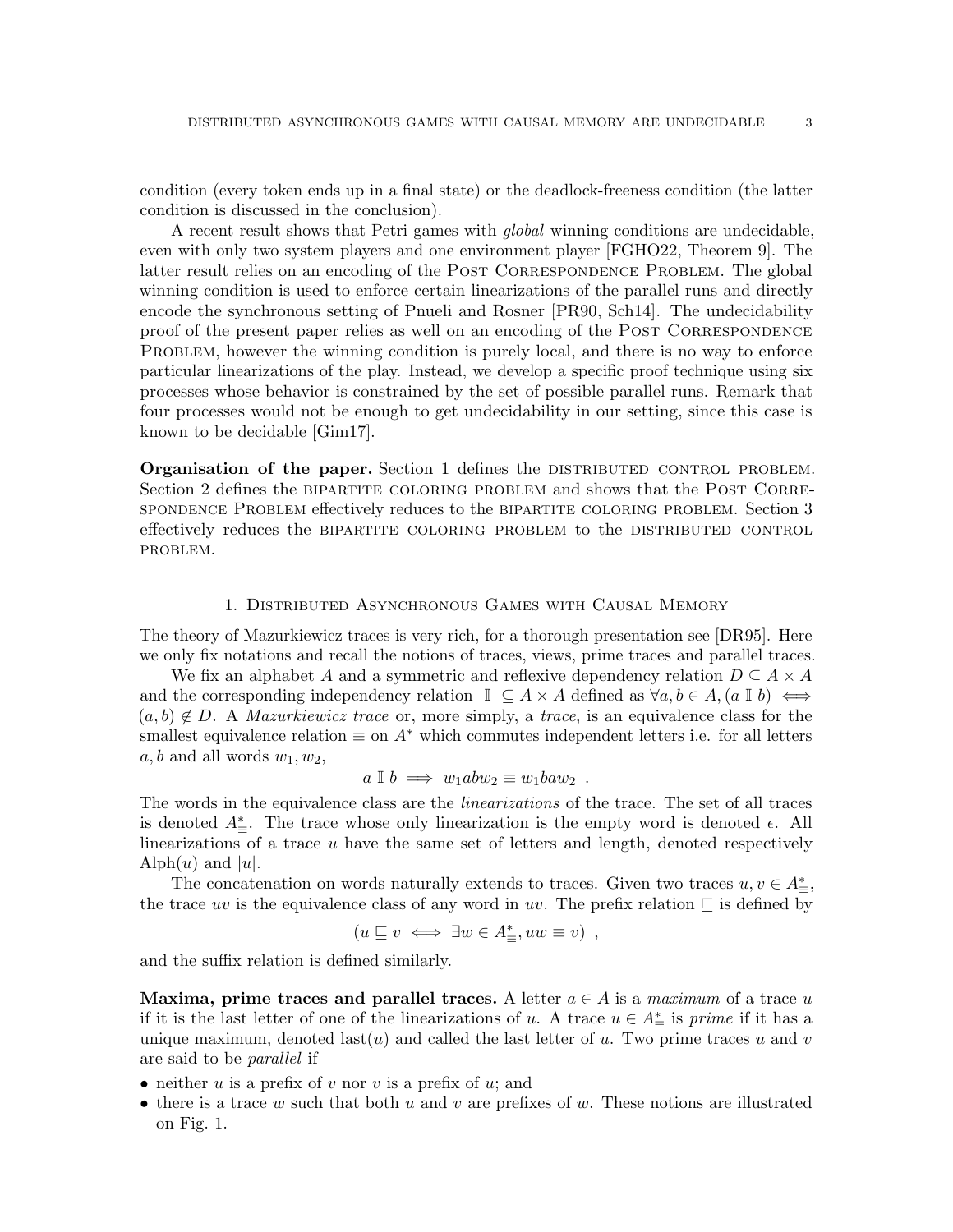

<span id="page-3-0"></span>Figure 1: The set of processes is  $\{1 \dots 7\}$ . A letter is identified with its domain. Here the domains are either singletons, represented by a single dot, or pairs of contigous processes, represented by two dots connected with a vertical segment. The trace  $\{2\}\{3\}\{4, 5\}\{2, 3\}\{4\}\{1, 2\}\{3, 4\} = \{4, 5\}\{4\}\{2\}\{3\}\{2, 3\}\{3, 4\}\{1, 2\}$  is represented on the left-handside. It has two maximal letters  $\{1, 2\}$  and  $\{3, 4\}$  thus is not prime. Center left: process 4 sees only its causal view  $\partial_4(u)$  (in yellow). Center right:  $uvw = uwv$  since  $dom(v) \cap dom(w) = \emptyset$ . Both uv and  $\partial_{\theta}(uw)$  (in yellow) are prime prefixes of uvw and they are parallel. Right: uv and  $\partial_6(uvwc)$ (in yellow) are parallel.

1.1. Asynchronous automata. Asynchronous automata are to traces what finite automata are to finite words, as witnessed by Zielonka's theorem [\[Zie87\]](#page-21-1). An asynchronous automaton is a collection of automata on finite words, whose transition tables do synchronize on certain actions.

**Definition 1.1.** An asynchronous automaton on alphabet A with a set processes  $\mathbb{P}$  is a tuple  $\mathcal{A} = ((A_p)_{p \in \mathbb{P}}, (Q_p)_{p \in \mathbb{P}}, (i_p)_{p \in \mathbb{P}}, (F_p)_{p \in \mathbb{P}}, \Delta)$  where:

- every process  $p \in \mathbb{P}$  has a set of actions  $A_p$ , a set of states  $Q_p$  and  $i_p \in Q_p$  is the initial state of p and  $F_p \subseteq Q_p$  its set of final states.
- $A = \bigcup_{p \in \mathbb{P}} A_p$ . For every letter  $a \in A$ , the domain of a is dom $(a) = \{p \in \mathbb{P} \mid a \in A_p\}$ .
- $\Delta$  is a set of transitions of the form  $(a,(q_p,q'_p)_{p \in \text{dom}(a)})$  where  $a \in A$  and  $q_p, q'_p \in Q_p$ . Transitions are *deterministic*: for every  $a \in A$ , if  $\delta = (a, (q_p, q_p')_{p \in \text{dom}(a)}) \in \Delta$  and  $\delta' = (a, (q_p, q_p'')_{p \in \text{dom}(a)}) \in \Delta$  then  $\delta = \delta'$  (hence  $\forall p \in \text{dom}(a), q_p' = q_p''$ ).

Such an automaton works asynchronously: each time a letter  $a$  is processed, the states of the processes in  $dom(a)$  are updated according to the corresponding transition, while the states of other processes do not change. This induces a natural commutation relation I on A: two letters commute iff they have no process in common i.e.

$$
(a \perp b) \iff (\text{dom}(a) \cap \text{dom}(b) = \emptyset) .
$$

The set of plays of the automaton A is a set of traces denoted plays(A) and defined inductively, along with a mapping state :  $\text{plays}(\mathcal{A}) \to \Pi_{p \in \mathbb{P}} Q_p$ .

- $\epsilon$  is a play and state $(\epsilon) = (i_p)_{p \in \mathbb{P}}$ ,
- for every play u such that  $(\text{state}_p(u))_{p \in \mathbb{P}}$  is defined and  $(a,(\text{state}_p(u), q_p)_{p \in \text{dom}(a)})$  is a

transition then ua is a play and  $\forall p \in \mathbb{P}$ , state $p(ua) = \begin{cases} \text{state}_p(u) & \text{if } p \notin \text{dom}(a), \\ 0 & \text{otherwise} \end{cases}$  $q_p$  otherwise.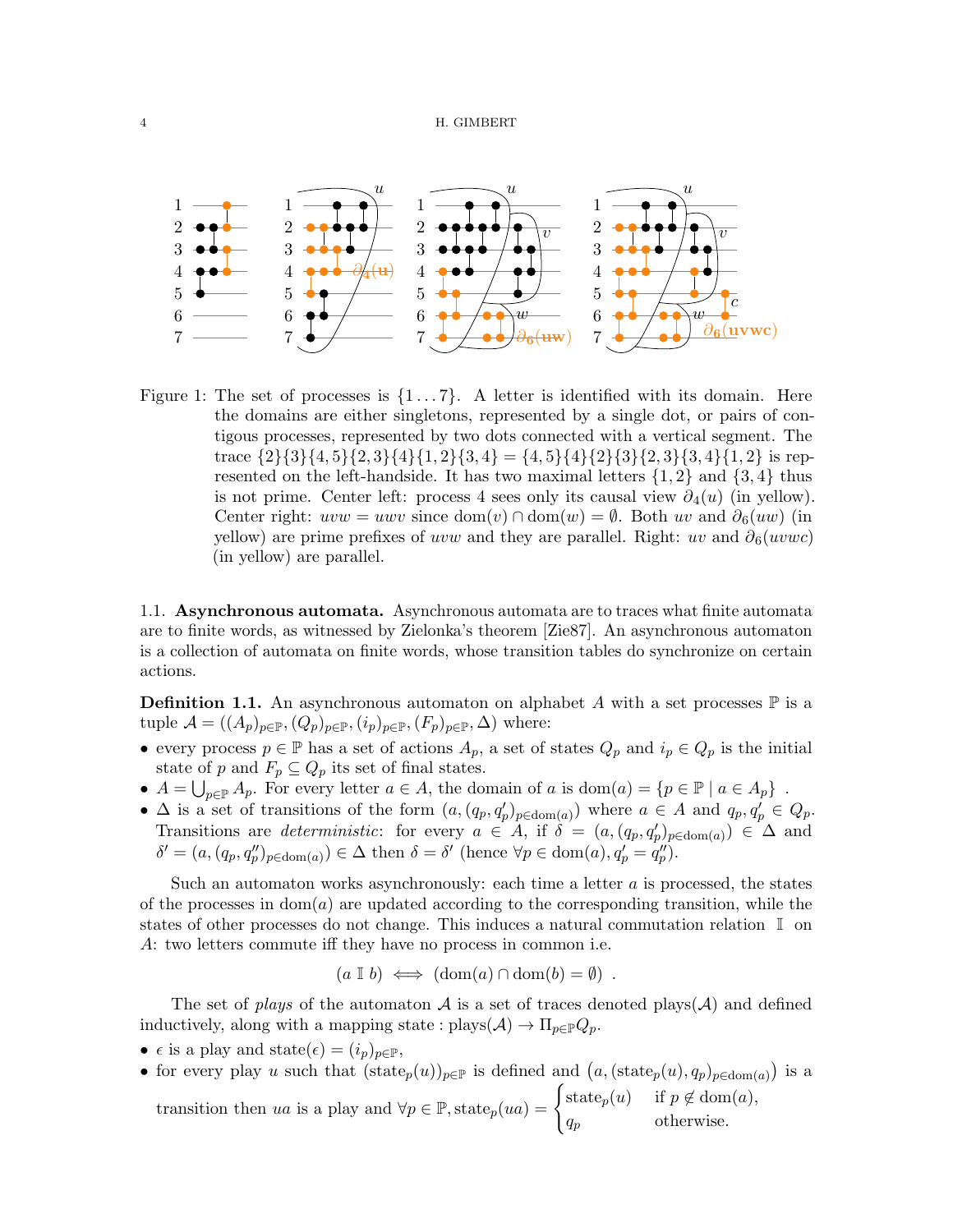For every play u, state(u) is called the *global state* of u. The inductive definition of state(u) is correct because it is invariant by commutation of independent letters of u.

**The domain of a trace.** For every trace u we can count how many times a process  $p$  has played an action in u, which we denote  $|u|_p$ . Formally,  $|u|_p$  is first defined for words, as the length of the projection of u on  $A_p$ , which is invariant by commuting letters. The domain of a trace u is defined as

$$
\text{dom}(u) = \{ p \in \mathbb{P} \mid |u|_p \neq 0 \} .
$$

1.2. Processes playing against their non-deterministic environment. Given an automaton  $A$ , we want the processes to choose actions in such a way that each one of them is guaranteed to eventually reach a final state.

To take into account the fact that some actions are controllable by processes while some other actions are not, we assume that  $A$  is partitioned in two disjoint sets:

$$
A = A_c \sqcup A_e
$$

where  $A_c$  is the set of controllable actions and  $A_e$  the set of (uncontrollable) environment actions. Intuitively, processes cannot prevent their environment to play actions in  $A_e$ , while they can decide whether to block or allow any action in  $A_c$ .

We adopt a modern terminology and call the automaton  $A$  together with the partition  $A = A_c \sqcup A_e$  a distributed game, or even more simply a game. In this game, the processes form a team of players which share the same goal but not the same information. The plays of this game are the plays of the automaton and the common goal of all processes is to cooperate with each other so that the play eventually terminates, with every process in a final state. At the beginning of the game, every process p selects, among the letters  $A_p$ whose domain contains  $p$ , a subset of controllable actions to block, possibly all of them. Then p waits for a transition of the automaton on  $A_p$ . A transition on letter a is possible if either  $a$  is uncontrollable or if  $a$  is controllable and is not blocked by any of the processes in  $dom(a)$ . After the transition, each process in  $dom(a)$  updates the set of controllable actions being blocked.

Every process p follows a *distributed strategy* which dictates how to update the set of controllable blocked actions after every transition. This choice is made by p on the basis of the information available to p about the play.

The information available to p is modelled by a prefix of the global play  $u$ , called the causal view of p and denoted  $\partial_p(u)$ . In general  $\partial_p(u)$  is a strict prefix of u, because p cannot directly observe the transitions on actions whose domain does not contain  $p$ . However,  $p$ can learn indirectly about such transitions: every time p performs a transition on some action a, he can communicate with all other processes participating in the transition, i.e. all processes in  $dom(a)$ . These processes update their causal view to a common mutual value which includes all transitions known by at least one of the processes in  $dom(a)$ , plus the current transition. The computation of the causal view  $\partial_p(u)$  is illustrated on Fig. [1](#page-3-0) and defined formally as follows.

**Definition 1.2** (Causal view). For every process  $p \in \mathbb{P}$  and trace u, the causal view of u by p, or equivalently the p-view of u, denoted  $\partial_p(u)$ , is the unique trace such that u factorizes as  $u = \partial_p(u) \cdot v$  and v is the longest suffix of u such that  $p \notin \text{dom}(v)$ .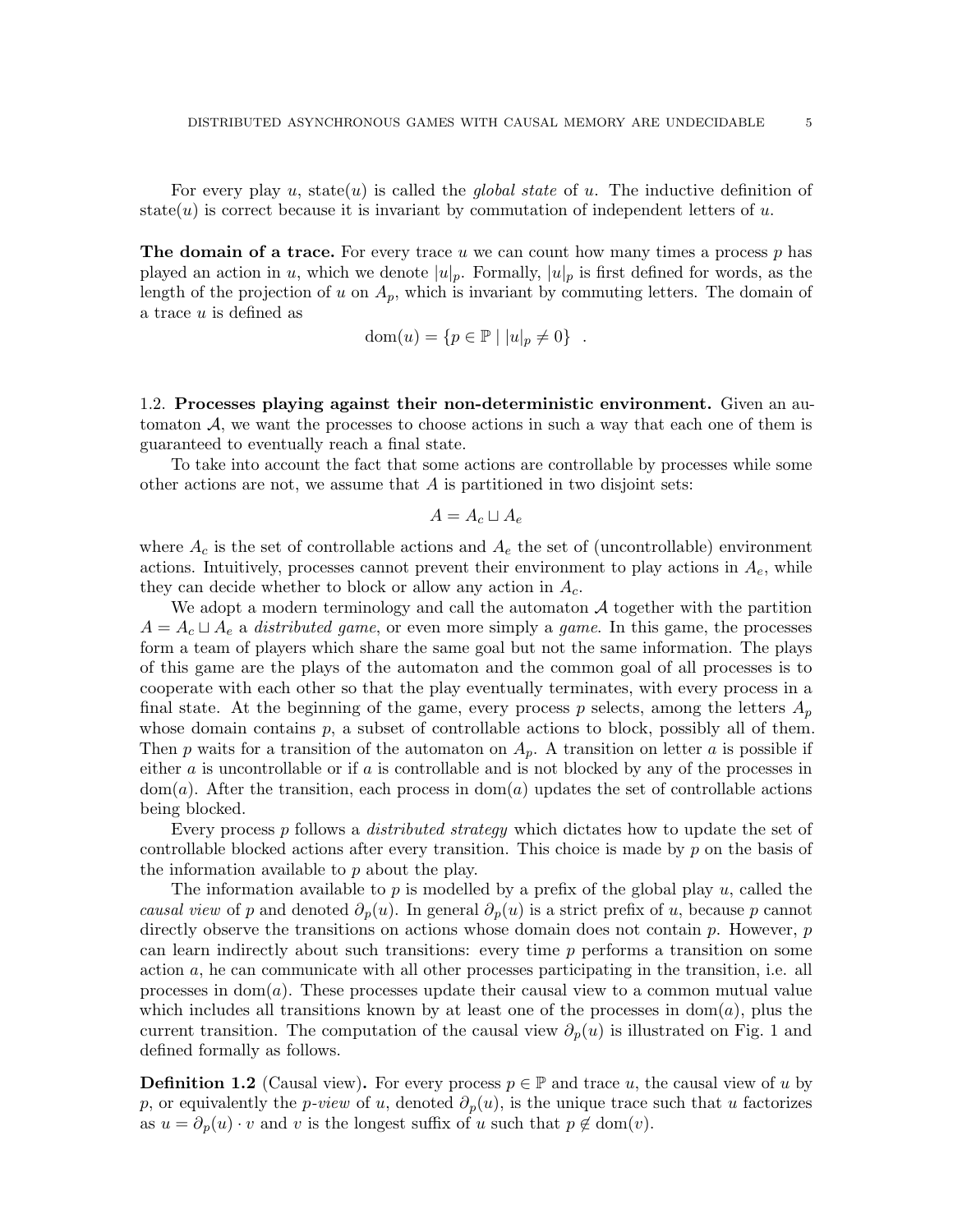The strategic choices of a process are made solely on the basis of its causal view of the global run, using a distributed strategy.

**Definition 1.3** (Distributed strategies, consistent and maximal plays). Let  $G = (\mathcal{A}, A_c, A_e)$ be a distributed game. A *strategy for process*  $p$  in  $G$  is a mapping which associates with every play u a set of actions  $\sigma_p(u)$  such that:

- all environment actions are allowed:  $A_e \subseteq \sigma_p(u)$ ,
- the decision depends only on the view of the process:  $\sigma_p(u) = \sigma_p(\partial_p(u))$ .
- A distributed strategy is a tuple  $\sigma = (\sigma_p)_{p \in \mathbb{P}}$  where each  $\sigma_p$  is a strategy of process p.

Let  $\sigma$  be a distributed strategy. A play  $u = a_1 \cdots a_{|u|} \in \text{plays}(\mathcal{A})$  is consistent with  $\sigma$ , or equivalently is a  $\sigma$ -play if:

 $\forall i \in 1 \ldots |u|, \forall p \in \text{dom}(a_i), a_i \in \sigma_p(a_1 \cdots a_{i-1})$ .

A  $\sigma$ -play is *maximal* if it is not the strict prefix of another  $\sigma$ -play.

Albeit a distributed strategy for the controllers limits which plays can occur, by blocking some of the controllable actions, in general there are still many different possible plays consistent with the strategy. There are two sources of non-determinism: first, processes cannot block uncontrollable actions; second the processes may strategically decide to allow several controllable actions, without knowing in advance which one may be used by the next transition. This is illustrated by the example on Fig. [2,](#page-6-0) whose detailed analysis is provided at the end of the section.

Note that a strategy is forced to allow every environment action to be executed at every moment. This may seem to be a huge strategic advantage for the environment. However depending on the current state, not every action can be effectively used in a transition because the transition function is not assumed to be total. So in general not every environment actions can actually occur in a play, and from some states there may be no outgoing transition, in which case the corresponding process terminates its computation.

Winning games. Our goal is to synthesize strategies which ensure that the game terminates and all processes are in a final state.

**Definition 1.4** (Winning strategy). A strategy  $\sigma$  is winning if the set of  $\sigma$ -plays is finite and in every maximal  $\sigma$ -play u, every process is in a final state i.e.  $\forall p \in \mathbb{P}$ , state $_p(u) \in F_p$ .

A winning strategy should guarantee the goal in all maximal plays consistent with the strategy. Thus, when one seeks to synthesise a correct controller, the non-deterministic choice of play can be seen as another, antagonistic player, called the environment, trying to pick-up the worst possible transitions compatible with the strategy and prevent the processes to achieve their goal.

In this paper however we do not equip the environment with strategies, the only players are the processes and we are interested in finding a strategy which guarantees a win for the processes, whatever play is non-deterministically selected by the environment.

An example. We analyse the example of Fig. [2](#page-6-0) in details, in order to highlight the fact that processes may strategically need to unlock several controllable actions at once. Both processes start in the top state and want to terminate by reaching the starred state on the bottom. From the top state, the process L waits for the environment to trigger one of the uncontrollable actions a or b, both local to L. Both actions A and B are controllable and shared by both processes, hence the next transition of  $L$  and  $R$ , if any, depends on the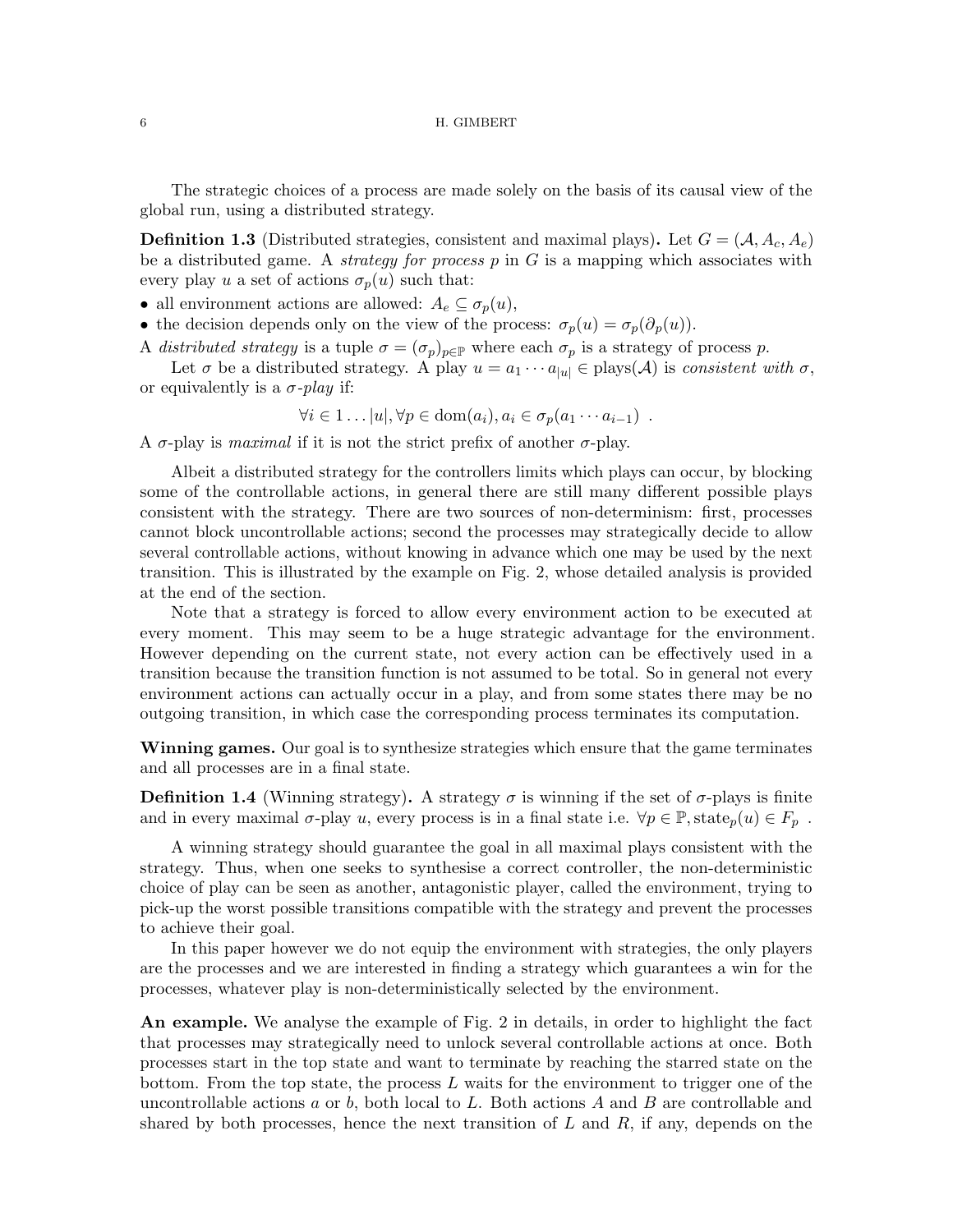

<span id="page-6-0"></span>Figure 2: In this game there are two processes  $L$  and  $R$  (for left and right), whose goal is to reach the starred state. The two red actions  $a$  and  $b$  are uncontrollable actions, local to the  $L$  process. The two blue actions  $A$  and  $B$  are controllable actions, shared between processes  $L$  and  $R$ . There are also four controllable local actions on process  $R$ , depicted as black arrows. The processes have a winning strategy.

strategic choice of both processes. What should process  $R$  do? He cannot observe L thus his choice is independent of the transitions on L.

Assume first that R blocks action A and only allows action B. This is not a very good idea. In parallel, the environment may trigger the uncontrollable action a. To avoid a deadlock in a non-final state, process  $L$  should clearly not block the action  $B$  and instead allow a synchronization with R on action B. When the play  $aB$  occurs, both processes exchange their causal past, and  $R$  knows that  $L$  is back to its initial state. Then it would a selfish losing strategy on the behalf of R to perform the controllable local transition to its final starred state, since  $R$  would terminate but  $L$  would then never be able to reach its own starred state, and the processes would lose. Instead, R should return as well to its initial state. As long as R selects a single action, such a loop may repeat forever, in which case the processes (unfairly) lose the game.

What happens instead if R allows both actions A and  $B$ ? Then L can wait for either of the uncontrollable actions a and b to occur, and allow only the action leading to the bottom starred state, say A in case a has been played. The only possible transition is then a synchronization on  $A$ , in which case  $R$  learns that  $L$  has reached its final starred state. Then R can select the controllable local transition to its own final starred state, and the processes win. This is a winning strategy.

**The decision problem.** The following decision problem is the central motivation for this work:

distributed control problem: given a distributed game decide whether there exists a winning strategy.

Whether this problem is decidable has been an open problem for some time [\[GLZ04,](#page-20-1) [MWZ09,](#page-20-2) [Mus15\]](#page-20-3). In this paper we show that this problem is undecidable.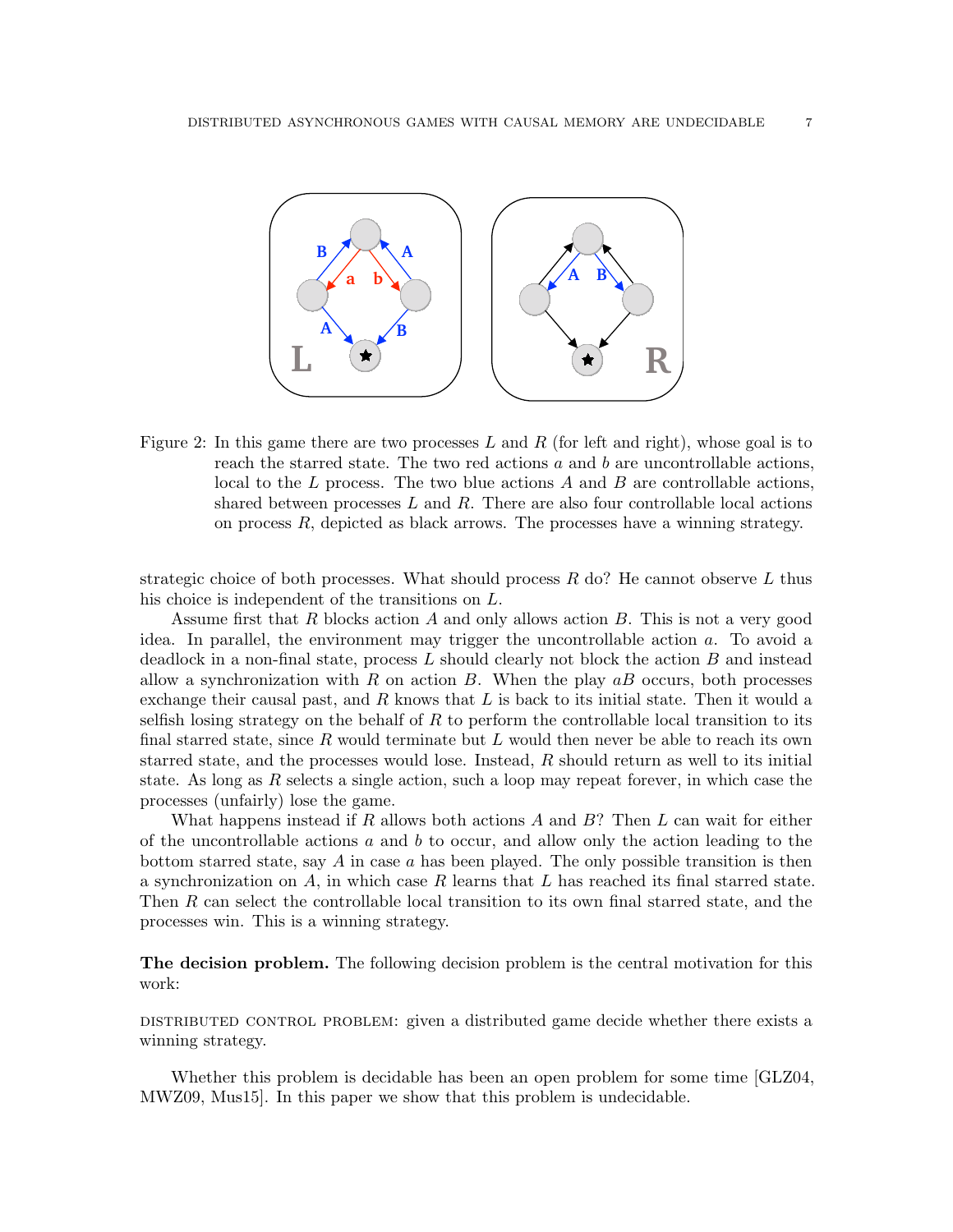

<span id="page-7-1"></span>Figure 3: A coloring  $f : [n] \times [m] \rightarrow C$  with  $n = 4$  and  $m = 2$ . The set C contains three colours  $R, G, B$  (red, green and blue). The edge  $(0, 0)$  is green, the edge  $(3, 1)$  is blue and all other edges are red. There are three squares in f: the square  $(G, R) = (f(0, 0), f(1, 1))$ , the square  $(R, R) = (f(1, 0), f(2, 1))$  and the square  $(R, B) = (f(2, 0), f(3, 1))$ . The pair  $(G, R)$  is also both an upper-triangle  $(f(0,0), f(1,0))$  and a lower-triangle  $(f(0,0), f(0,1))$ . The pair  $(G, B)$  is neither a square nor a triangle, since the corresponding edges are not adjacent.

# 2. The bipartite coloring problem

<span id="page-7-0"></span>The proof of the undecidability of the DISTRIBUTED CONTROL PROBLEM makes use of an intermediary decision problem: In the sequel, we use the notation  $[n]$  for the integer interval

$$
[n] = \{0, \ldots, (n-1)\} .
$$

**Definition 2.1** (Finite bipartite C-colorings). Fix a finite set C called the set of colors. A finite bipartite C-coloring is a function  $f : [n] \times [m] \to C$  where n and m are positive integers. The *initial and final colors* of f are respectively  $f(0, 0)$  and  $f(n - 1, m - 1)$ .

We often use the simpler term *coloring* to refer to a finite bipartite C-coloring.

A coloring induces a set of patterns called squares, upper-triangles and lower-triangles, this is illustrated on Fig. [3](#page-7-1) and defined as follows.

**Definition 2.2** (Patterns induces by a coloring). Let  $f : [n] \times [m] \rightarrow C$  be a coloring. The patterns induced by f are the following three subsets of  $C^2$ :

- the squares of f are all pairs  $\{(f(x, y), f(x + 1, y + 1)) | (x, y) \in [n 1] \times [m 1]\}.$
- the upper-triangles of f are all pairs  $\{(f(x,y), f(x+1,y)) \mid (x,y) \in [n-1] \times [m]\}.$
- the lower-triangles of f are all pairs  $\{ (f(x, y), f(x, y + 1)) \mid (x, y) \in [n] \times [m-1] \}.$

The bipartite coloring problem asks whether there exists a coloring satisfying some constraints on the initial and final colors and on the induced patterns. A *coloring* constraint is given by three subsets  $S, UT, LT$  of  $C<sup>2</sup>$ , called the forbidden patterns, and two subsets  $C_i$ ,  $C_f$  of C called the sets of *allowed initial and final* colors, respectively. A coloring f satisfies the constraint if its initial color is in  $C_i$ , its final color is in  $C_f$  and none of the patterns induced by f is forbidden: no square of f belongs to S, no upper-triangle of f belongs to  $UT$  and no lower-triangle of f belongs to  $LT$ .

For example, the coloring depicted on Fig. [3](#page-7-1) satisfies the constraint  $C_i = \{G, R\}, C_f =$  ${B}$  and  $S = UT = LT = {(B, G), (G, B)}.$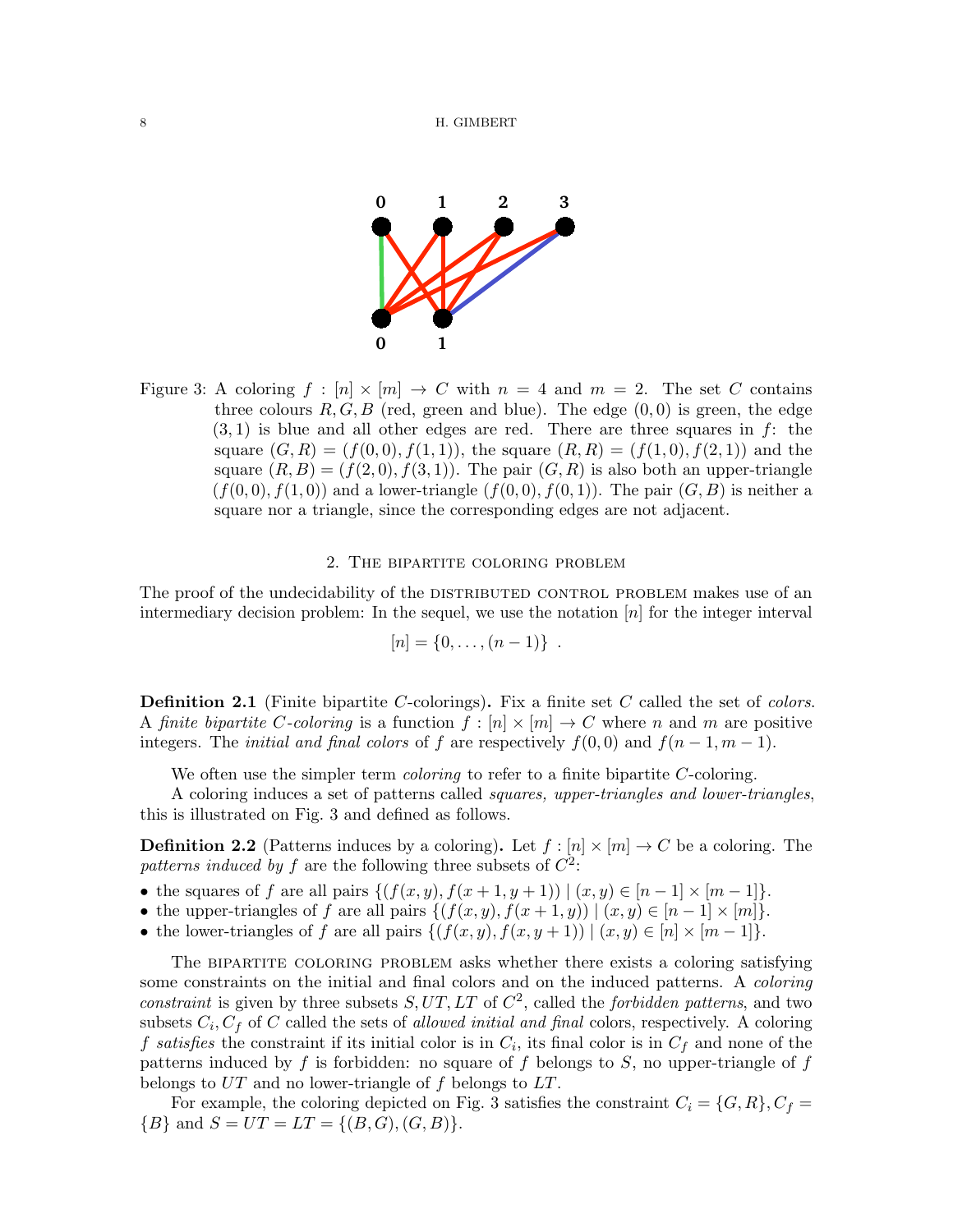**Definition 2.3** (BIPARTITE COLORING PROBLEM). Given a finite set of colors  $C$  and a coloring constraint  $(C_i, C_f, S, UT, LT)$ , decide whether there exists a finite bipartite Ccoloring satisfying the constraint.

Two examples. We illustrate the BIPARTITE COLORING PROBLEM with two examples. Set  $C = \{0, +\}$  and consider the coloring constraint given by  $C_i = \{0\}, C_f = \{0, +\},$  $UT = \{(+,0), (0,0)\}\ LT = \{(0, +)\}\$ and  $S = \emptyset$ . A coloring  $f : [n] \times [m] \rightarrow C$  satisfies this constraint iff the edges  $(x, y)$  colored by 0 are exactly those whose first coordinate is  $x = 0$ . The initial constraint enforces  $f(0, 0) = 0$ . The upper-triangle constraint UT prevents the symbol 0 from appearing on any edge  $(x, y)$  such that  $x > 0$ . By induction, the lower-triangle constraint  $LT$  enforces the symbol 0 to appear on any edge  $(0, y)$ . One can extend this last example on the product alphabet  $\{0, +\}^2$  to enforce a coloring to "detect" 0 coordinates in both components  $x$  and  $y$ .

Another example is  $C = \{0, -, +\}$  and the coloring constraint given by  $C_i = \{0\}$ ,  $C_f = \{0, -, +\}, S = C^2 \setminus \{(0, 0), (-, -), (+, +)\}, UT = C^2 \setminus \{(0, +), (+, +), (-, 0)\}$  and  $LT = C^2 \setminus \{(0, -), (-, -), (+, 0)\}.$  We show that for every positive integers n, m, there is a unique coloring  $f : [n] \times [m] \to C$  which satisfies this constraint, and it is defined by

$$
f(x,y) = \begin{cases} 0 & \text{if } x = y, \\ + & \text{if } x > y, \\ - & \text{if } x < y. \end{cases}
$$

This definition of f clearly satisfies the constraints, for example the square constraint is satisfied since  $x > y$  is equivalent to  $x + 1 > y + 1$ . To prove unicity, remark first that  $C_i$  enforces  $f(0,0) = 0$  and S propagates this constraint to every edge  $(x, y)$  such that  $x = y$ . The constraint UT enforces  $f(0, 1) = +$  because  $(0, +)$  is the only upper-triangle allowed with a 0 on the left edge. The + is propagated by S which enforces  $f(x, x + 1) = +$ , whenever  $x < \min(n, m - 1)$ . And UT enforces all edges  $f(x, x + 1), f(x, x + 2), \dots$  to be marked with  $+$  because  $(+, +)$  is the only upper-triangle allowed with  $a +$  on the left edge. Thus  $f(x, y) = +$  whenever  $x < y$ . The case  $x > y$  is symmetric, and the corresponding edges are marked by  $-$ . If we remove the colors  $-$  and  $+$  from  $C_f$ , this creates the extra constraint  $n = m$ .

The bipartite coloring problem can encode problems far more complicated than these toy examples:

<span id="page-8-0"></span>**Theorem 2.4.** There is an effective reduction from the POST CORRESPONDENCE PROBLEM to the BIPARTITE COLORING PROBLEM.

The proof of this theorem proceeds in two steps: first characterize a solution to POST CORRESPONDENCE PROBLEM with local rewriting rules and second express these local rewriting rules as coloring constraints. Remark that the reduction generates coloring constraints which allow only solutions  $f : [n] \times [m] \rightarrow C$  such that  $n = m$  (if any). On purpose we do not impose this constraint in the definition of the bipartite coloring problem.

*Proof of Theorem [2.4.](#page-8-0)* An instance of POST CORRESPONDENCE PROBLEM is a finite collection  $(u_i, v_i)_{i \in I}$  of tiles on an alphabet  $\Sigma$ . Each tile  $(u_i, v_i)$  is a pair of non-empty words on the alphabet  $\Sigma$ ,  $u_i$  is the top word and  $v_i$  is the bottom word. The problem is to determine whether there exists a non-empty and finite sequence of indices in I such that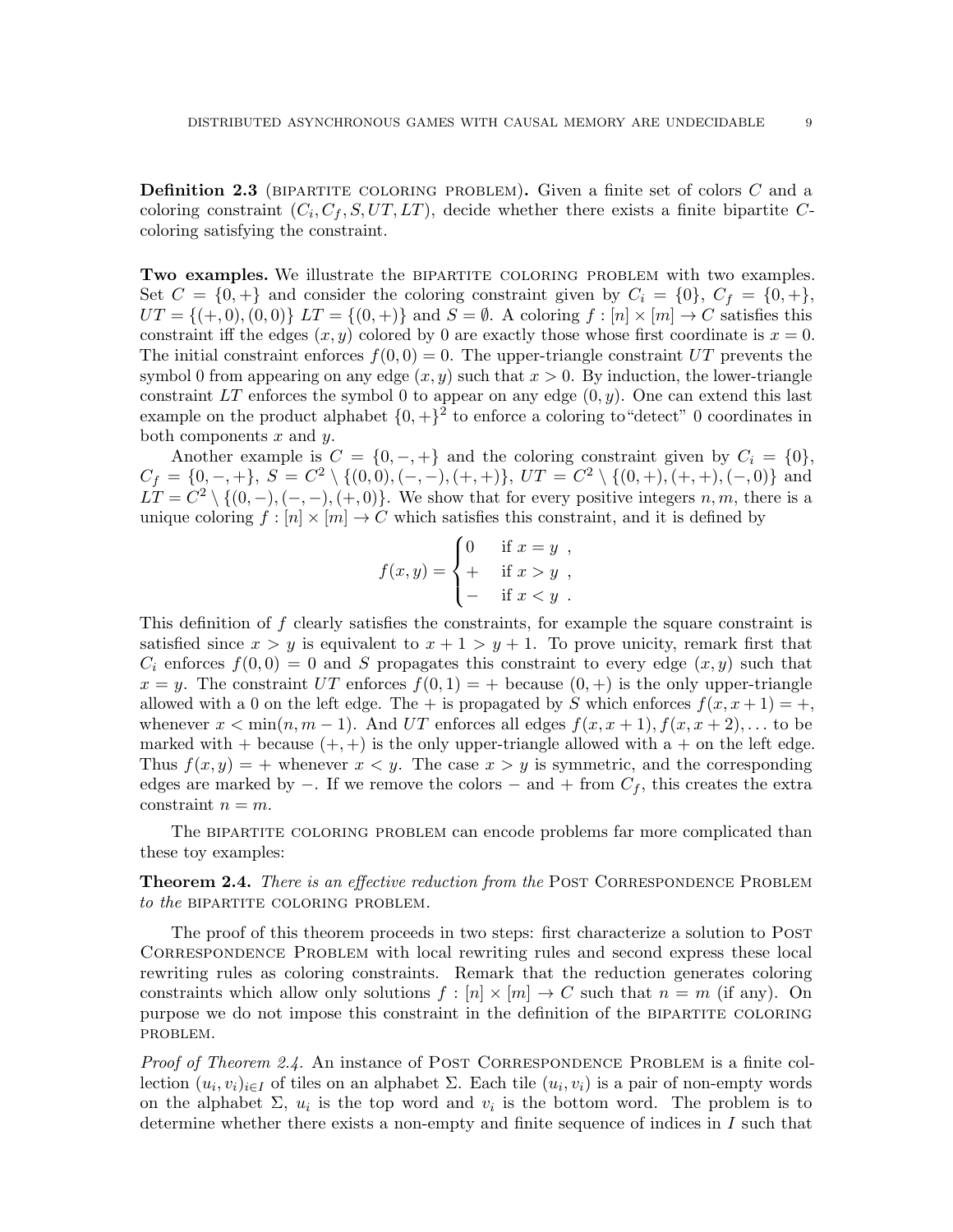the concatenation of the tiles produce the same two words on the top and the bottom. Duplicates are allowed: the same index  $i$  can appear several times in the sequence. In case such a sequence exists, the instance  $(u_i, v_i)_{i \in I}$  is said to have a solution. Checking whether an instance has a solution is known to be an undecidable problem [\[Pos46\]](#page-20-12).

The following result characterizes the existence of a solution to an instance of POST Correspondence Problem.

<span id="page-9-1"></span>**Lemma 2.5** (Local characterization of a PCP solution). Let  $(u_i, v_i)_{i \in I}$  be an instance of POST CORRESPONDENCE PROBLEM on the alphabet  $\Sigma$ . Let  $i_0, i_1, \ldots, i_k$  and  $j_0, j_1, \ldots, j_\ell$ be non-empty and finite sequences of indices and  $u = u_{i_0} \ldots u_{i_k}$  and  $v = v_{j_0} \ldots v_{j_\ell}$  the corresponding tiles concatenations. Denote  $X = ||u|| \times ||v||$ .

The equality  $u = v$  holds if and only if there exists a subset SameLength of X with the following properties.

- (1) SameLength  $contains (|u|-1, |v|-1)$ .
- (2) Let  $x = (x_u, x_v) \in \mathsf{SameLength}$  such that  $x_u > 0$  and  $x_v > 0$ . Then  $(x_u 1, x_v 1) \in$ SameLength.
- (3) (0,0) belongs to SameLength and this is the only element  $x = (x_u, x_v) \in$  SameLength with either coordinate equal to 0.
- (4) For every  $x = (x_u, x_v) \in \mathsf{SameLength}$  the letter of index  $x_u$  in u is the same as the letter of index  $x_v$  in v.

The equality  $i_0, i_1, \ldots, i_k = j_0, j_1, \ldots, j_\ell$  holds if and only if there exists a subset SameTile of X with the following properties:

- (5) SameTile *contains*  $(|u| 1, |v| 1)$ .
- (6) Let  $x = (x_u, x_v) \in \mathsf{SameTile}$  such that  $x_u > 0$  and  $x_v > 0$ . Say that x starts a new tile in u if  $x_u$  is the first index of a tile in the factorisation  $u = u_{i_0} \dots u_{i_k}$  i.e. if there exists  $0 \leq m \leq k$  such that  $x_u = |u_{i_0} \dots u_{i_m}|$ . Say that x starts a new tile in v if the symmetrical condition holds for  $x_v$  and  $v = v_{i_0} \ldots v_{j_\ell}$ . If x starts a new tile in both u and v then  $(x_u - 1, x_v - 1) \in \mathsf{SameFile}$ . If x does not start a new tile in u then  $(x_u - 1, x_v) \in \texttt{SameTile}.$  If x does not start a new tile in v then  $(x_u, x_v - 1) \in \texttt{SameFile}.$
- (7) (0,0) belongs to SameTile. For every  $(x_u, x_v) \in$  SameTile,  $(x_u < |u_{i_0}| \iff x_v < |v_{j_0}|)$ .
- (8) Let  $x = (x_u, x_v) \in \mathsf{SameTile}$  and denote  $i_u(x) \in I$  the index of the tile appearing at index  $x_u$  in the factorisation  $u = u_{i_0} \ldots u_{i_k}$ . Define  $i_v(x) \in I$  symmetrically with respect to the factorisation  $v = v_{i_0} \ldots v_{j_\ell}$ . Then  $i_u(x)$  and  $i_v(x)$  are equal.

*Proof.* The proof is elementary.

We prove the first part of the lemma: the characterisation of  $u = v$ . For the direct implication, assume  $u = v$ . Then the set SameLength  $= \{(x, x) | 0 \le x \le |u| = |v|\}$  has properties 1. to 4. In the opposite direction, assume there exists SameLength  $\subseteq X$  with properties 1. to 4. We show that:

<span id="page-9-0"></span>for every 
$$
0 < i \leq \min(|u|, |v|)
$$
, **SameLength** contains  $(i, i)$ .  $(2.1)$ 

Assume w.l.o.g. that  $|u| = \min(|u|, |v|)$ . A simple induction shows that for every  $0 < i \leq$  $\min(|u|, |v|)$ , SameLength contains  $(|u| - i, |v| - i)$ : the case  $i = 1$  follows from property 1. and the induction step from property 2. Then  $(0, |v| - |u|) \in$  SameLength thus, by property 3,  $|u| = |v|$ . Hence property [\(2.1\)](#page-9-0). Finally  $u = v$  follows by property 4.

We now prove the second part of the lemma: the characterisation of  $i_0, i_1, \ldots, i_k =$  $j_0, j_1, \ldots, j_\ell$ . The proof relies on the subset  $A \subseteq X$  containing all pairs  $(x_u, x_v) \in X$  such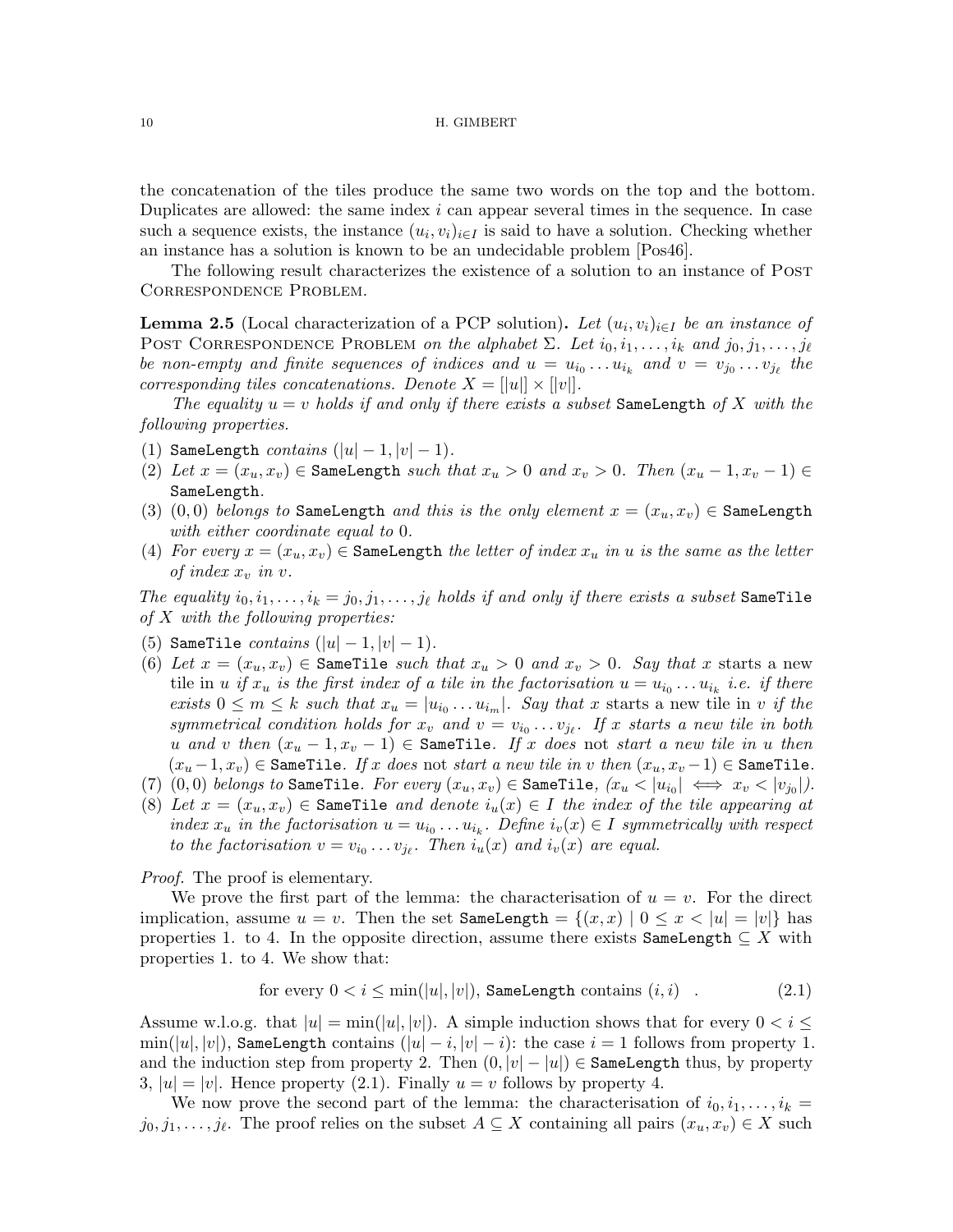that the number of tiles appearing after position  $x<sub>u</sub>$  in u is the same that the number of tiles appearing *after* position  $x_v$  in v. Formally,

$$
A = \{(x_u, x_v) \in X \mid \exists m \in 0, ..., \min(k, \ell) | u_{i_0} \cdots u_{i_{k-m-1}} | \leq x_u < |u_{i_0} \cdots u_{i_{k-m}}| \text{ and } |v_{j_0} \cdots v_{j_{\ell-m-1}}| \leq x_v < |v_{j_0} \cdots v_{j_{\ell-m}}| \}.
$$

Remember that all the words  $u_i, i \in I$  and  $v_i, i \in I$  appearing in the tiles are non-empty. Thus, A contains  $(|u| - 1, |v| - 1)$ . And A contains  $(0, 0)$  iff  $k = \ell$ . Following its definition parametrized by  $m \in 0 \ldots \min(k, \ell), A$  is partitioned in  $A_0, \ldots, A_{\min(k, \ell)}$ .

For the direct implication, Assume  $i_0, i_1, \ldots, i_k = j_0, j_1, \ldots, j_\ell$  (hence in particular  $k = \ell$ ). Then the set SameTile = A clearly satisfies all properties (5) to (8).

Conversely, assume SameTile  $\subseteq X$  satisfies all properties (5) to (8), and show that  $i_0, i_1, \ldots, i_k = j_0, j_1, \ldots, j_\ell.$ 

We show first that **SameTile** contains all elements in A. Assume by contradiction that some element x in A is missing from  $\texttt{SameTile}$ , and assume x is maximal for the lexicographic ordering in A \ SameTile. Let m such that  $x \in A_m$ . The set  $A_m$  is the cartesian product of two intervals, hence it has a maximum, namely  $x_m = (|u_{i_0} \dots u_{i_{k-m}}| - 1, |u_{i_0} \dots u_{i_{\ell-m}}| - 1).$ There are two cases, depending whether  $x = x_m$  or not. Assume first  $x = x_m$ . According to property (5), the maximal element  $(|u| - 1, |v| - 1)$  in A belongs to SameTile thus  $x = x_m \neq$  $(|u| - 1, |v| - 1)$ . Since  $(|u| - 1, |v| - 1) \in A_0$  then  $m > 0$ . As a consequence,  $(x_u + 1, x_v + 1)$ is the minimal element in  $A_{m-1}$  and by induction hypothesis,  $(x_u + 1, x_v + 1) \in \text{SameTile.}$ Moreover,  $(x_u + 1, x_v + 1)$  starts a new tile in both u and v and by property (6), we get  $x \in \text{SameFile}$  as well. The second case is when x is not maximum in  $A_m$ . Since  $A_m$  is the cartesian product of two intervals, either  $(x_u + 1, x_v)$  or  $(x_u, x_v + 1)$  is in  $A_m$  as well, and x does not start a new tile on the corresponding coordinate. We conclude that  $x \in \text{SameFile}$ using the induction hypothesis and property (6).

Now we show  $k = \ell$ . Assume w.l.o.g.  $k = \min(k, \ell)$ . Since SameTile contains all A then in particular SameTile contains  $(0, |v_{j_0} \cdots v_{j_{\ell-k}}| - 1)$  (take  $m = k$  in the definition of A). According to property (7),  $|v_{j_0} \cdots v_{j_{\ell-k}}| \leq |v_{j_0}|$  thus  $k = \ell$ .

Using property (8), we conclude that  $i_0, i_1, \ldots, i_k = j_0, j_1, \ldots, j_\ell$ .  $\Box$ 

We now define an instance of the BIPARTITE COLORING PROBLEM encoding the con-straints in Lemma [2.5.](#page-9-1) We start with defining the set of colors. Let  $Q_u$  be the finite subset of  $\Sigma \times I \times \mathbb{N} \times \{0,1\}^2$  containing all tuples  $(a, i, m, b_0, b_1)$  where  $m < |u_i|$  and a is the m-th letter of  $u_i$ . Given  $q = (a, i, m, b_0, b_1) \in Q_u$ , a is called the letter of q, i its tile index, m its tile position,  $b_0$  its initial letter flag and  $b_1$  its initial tile flag. The tile position is maximal in q if it is equal to  $|u_i| - 1$ . Define  $Q_v$  similarly with respect to the bottom parts of the tiles  $(v_i)_{i\in I}$ . Let C be the set of colors

$$
Q_u\times Q_v\times \{\texttt{SameLength}, -\}\times \{\texttt{SameFile}, -\}\enspace.
$$

We define a constraint coloring problem reflecting conditions (1) to (8) of the previous lemma. We use ∗ as a wildcard character which can be replaced by any symbol.

First, we set constraints which enforce the  $Q_u$ -component of  $f(x_u, x_v)$  to depend only on  $x_u$  and the  $Q_v$ -component of  $f(x_u, x_v)$  to depend only on  $x_v$ . For that we include in the set of forbidden lower-triangle LT all pairs  $(q_u, *, *, *)(q_u', *, *, *)$  with  $q_u \neq q_u'$ . A simple induction shows that if a coloring  $f : [n] \times [m] \to C$  does not induce such lower-triangles pattern, then there exists  $f_u : [n] \to Q_u$  such that for every  $x = (x_u, x_v) \in [n] \times [m]$ , the first component of  $f(x)$  is  $f_u(x_u)$ . Symmetrically, we add to the set of forbidden upper-triangles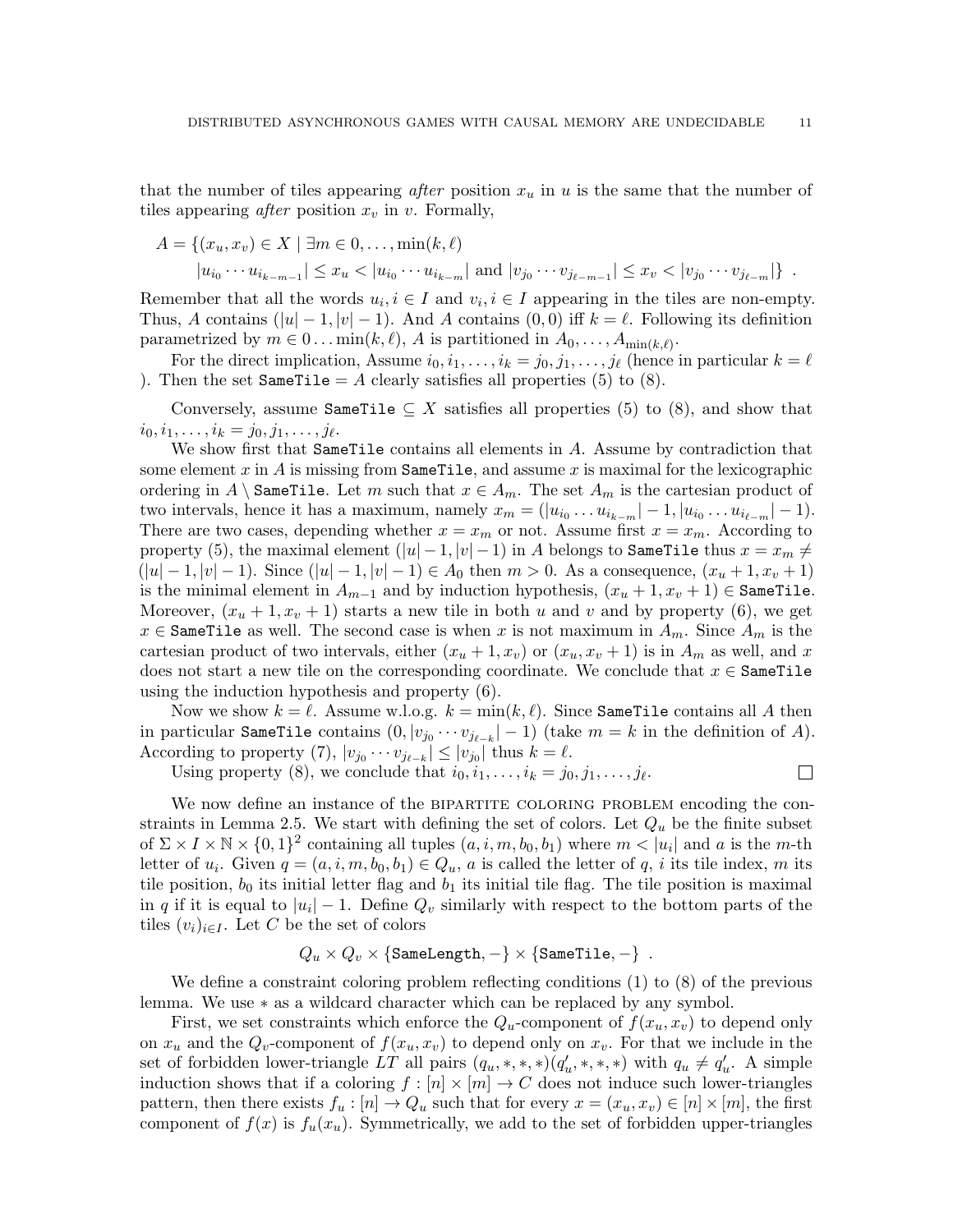UT all pairs  $(*, q_v, *, *)(*, q_v', *, *)$  with  $q_v \neq q_v'$  so that the  $Q_v$ -component of f is induced by  $f_v : [m] \to Q_v$ .

Denote  $u \in \Sigma^n$  to be the word of length n whose  $x_u$ -th letter is the first component of  $f_u(x_u) \in Q_u$ . Define  $v \in \Sigma^m$  symmetrically with respect to  $f_v$ .

Second, we want to ensure that  $u$  is a concatenation of upper tiles of the PCP instance, i.e. there exists  $i_0, i_1, \ldots, i_k$  such that  $u = u_{i_0} \cdots u_{i_k}$ . This regular constraint can be checked by a deterministic automaton on  $Q_u$ , which we implement using the coloring constraints. First, we require that in every initial color  $(q, \ast, \ast, \ast)$ , the tile position in q is 0. Moreover, we put constraints on all upper-triangles  $(q, *, *, *,), (q', *, *, *):$  either the tile position is maximal in q and has value 0 in  $q'$ , or the tile index does not change between q and  $q'$  while the tile position is incremented of exactly one unit. Finally, we require that in every final color  $(q, *, *, *)$ , the tile position in q is maximal. With a symmetric construction, we ensure the symmetric constraint on v: there exists  $j_0, j_1, \ldots, j_\ell$  such that  $v = v_{j_0} \cdots v_{j_\ell}$ .

Third, we want that the initial letter flag and the initial tile flag of  $f_u(x_u)$  indicate respectively whether or not  $x_u = 0$  and whether or not  $x_u < |u_{i_0}|$ . We require that all initial colors have both flags set to 1. We forbid any upper triangle  $(q_u, *, *, *)(q_u', *, *, *)$  where  $q_u'$ has the initial letter flag set to 1. We forbid any upper triangle  $(q_u, *, *, *)(q_u', *, *, *)$  where  $q'_u$  has the initial tile flag set to 1 unless  $q_u$  has also the initial tile flag set to 1 and the tile position in  $q_u$  is not maximal. A symmetric construction ensures that the initial letter and tile flags of  $f_v(u_v)$  indicate respectively whether or not  $u_v = 0$  and  $u_v < |v_{j_0}|$ .

This way we have a natural correspondence between finite bipartite coloring satisfying the above constraints and pairs of factorisations  $u = u_{i_0} \cdots u_{i_k}$  and  $v = v_{j_0} \cdots v_{j_\ell}$  like in Lemma [2.5.](#page-9-1) Using this correspondence, we can rephrase the eight conditions in Lemma [2.5](#page-9-1) as eight coloring constraints on a set of colours  $C' \subseteq C$ .

- (1) Every final colour has type (∗, ∗, SameLength, ∗).
- (2) Forbid all squares  $(*,*,-,*),(*,*,\texttt{SameLength},*)$ .
- (3) Every initial colour has type  $(q_u, q_v, \texttt{SameLength}, *)$ , with both initial letter flags in  $q_u$ and  $q_v$  set to 1. Remove from the alphabet C any color  $(q_u, q_v, \texttt{SameLength}, *)$  such that the initial letter flags of  $q_u$  and  $q_v$  are different.
- (4) Remove from the alphabet C any color  $(q_u, q_v, \texttt{SameLength}, *)$  such that the letters in  $q_u$  and  $q_v$  (i.e. their projections on  $\Sigma$ ) are different.
- (5) Every final colour has type (∗, ∗, ∗, SameTile).
- (6) Forbid all squares  $(*,*,*,-), (q_u', q_v',*, \texttt{SameFile})$  such that both tile positions in  $q_u'$ and  $q'_v$  are 0. Forbid all upper-triangles  $(*,*,*,-), (q'_u,*,*,\texttt{SameFile})$  unless the tile position in  $q_u'$  is 0. Forbid all lower-triangles  $(*,*,*,-),(*, q_v',*, \texttt{SameFile})$  unless the tile position in  $q'_v$  is 0.
- (7) Every initial colour has type  $(q_u, q_v, *, \texttt{SameTile})$ , with both initial tile flags in  $q_u$  and  $q_v$  set to 1. Remove from the alphabet C any color  $(q_u, q_v, \ast, \texttt{SameFile})$  such that the initial tile flags in  $q_u$  and  $q_v$  are different.
- (8) Remove from the alphabet C any color  $(q_u, q_v, \ast, \texttt{SameFile})$  such that the tile indices in  $q_u$  and  $q_v$  are different.

Applying conditions, 3,4, 7 and 8, we get a set of colours  $C' \subset C$  on which the constraint coloring problem is defined. The initial condition  $C_i$  is the set of colours in  $C'$  of type  $(q_u, q_v, \texttt{SameLength}, \texttt{SameTile})$  such that in both  $q_u$  and  $q_v$ , the tile position is 0 and both initial letter flags and initial tile flags are set to 1. The final condition  $C_f$  is the set of colours of type  $(q_u, q_v)$ , SameLength, SameTile) where the tile positions in both  $q_u$  and  $q_v$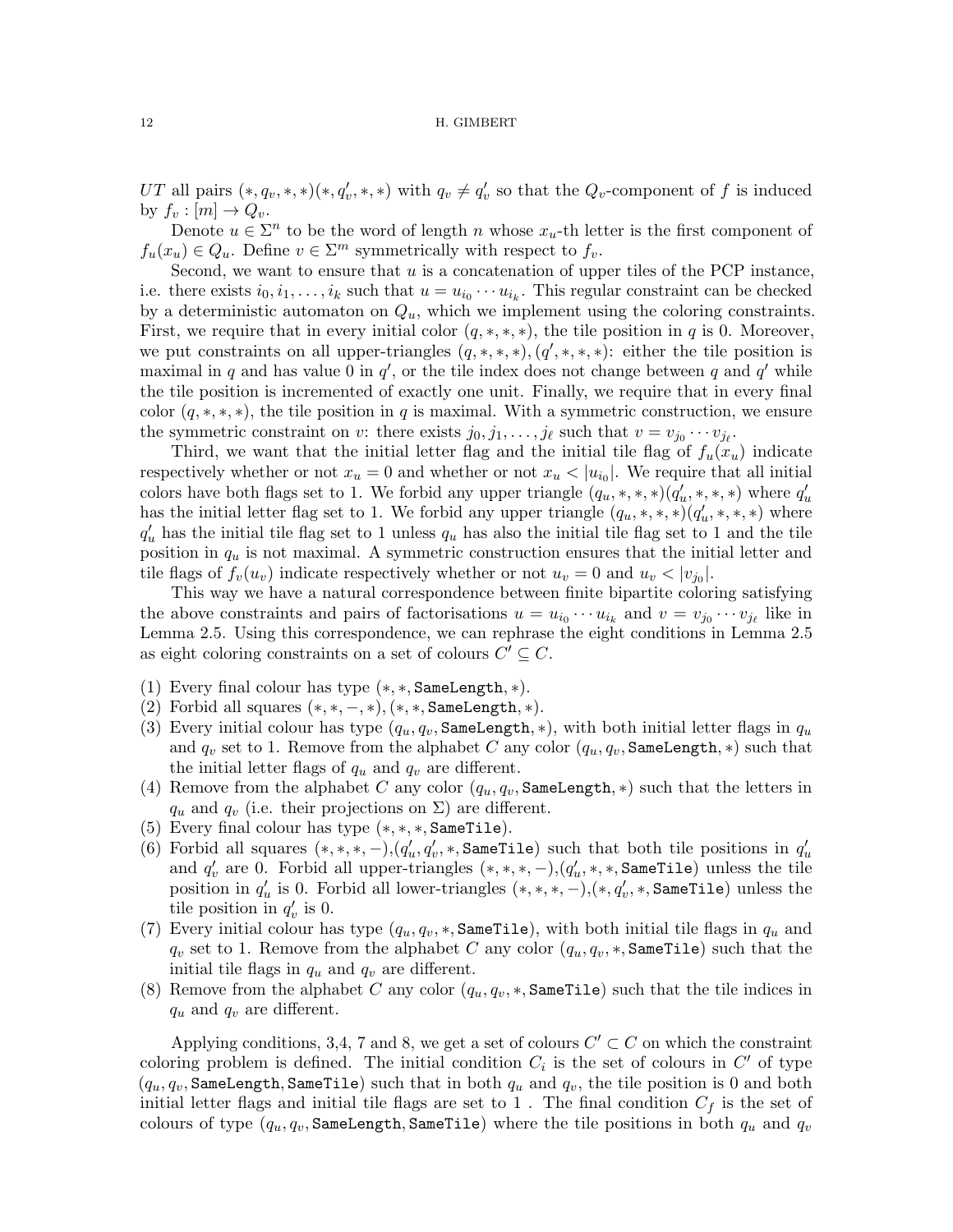are maximal. The set of forbidden patterns is obtained by taking the union of all forbidden squares, upper-triangles and lower-triangles mentioned above.

According to Lemma [2.5,](#page-9-1) there exists a coloring satisfies the constraints if and only if the PCP instance has a solution. This terminates the proof of Theorem [2.4.](#page-8-0)  $\mathbf{L}$ 

A direct consequence of Theorem [2.4](#page-8-0) is that the bipartite coloring problem is undecidable.

<span id="page-12-1"></span>3. Undecidability of the Distributed Synthesis Problem with 6 processes

The main result of this section is:

<span id="page-12-0"></span>**Theorem 3.1.** There is an effective reduction from the BIPARTITE COLORING PROBLEM to the DISTRIBUTED CONTROL PROBLEM with six processes.

We show how to effectively transform an instance  $(C_i, C_f, S, UT, LT)$  of the BIPARTITE COLORING PROBLEM on a set of colors  $C$  into a distributed game  $G$  such that:

<span id="page-12-2"></span>**Lemma 3.2.** There is a winning strategy in  $G$  if and only if there is a finite bipartite coloring satisfying the constraints  $(C_i, C_f, S, UT, LT)$ .

In the rest of the section we describe the construction of the game G and then prove Lemma [3.2.](#page-12-2)

3.1. Turning a coloring problem into a game. The game  $G$  has six processes divided into two pools: the top pool  $T_0, T_1, T_2$  and the bottom pool  $B_0, B_1, B_2$ . The transitions of these processes are quite similar, thus we often use the notation  $X_\ell$  to designate any of the six processes, a generic notation where  $X \in \{T, B\}$  and  $\ell \in \{0, 1, 2\}$ . For every process  $X_{\ell}$  we denote next( $X_{\ell}$ ) the process  $X_{(\ell+1) \mod 3}$  and we denote prev( $X_{\ell}$ ) the process  $X_{(\ell-1) \mod 3}$ . For example,  $\text{next}(T_0) = T_1$  and  $\text{prev}(B_0) = B_2$ .

Uninterrupted plays. These rare plays where only the following actions are used:

- There are controllable actions called *increments*, which synchronize two processes of the same pool. In each pool  $X \in \{T, B\}$  there are three increment actions  $I_{X,0}, I_{X,1}$  and  $I_{X,2}$ . Every increment  $I_{X,\ell}$  is controllable and is shared between processes  $X_{\ell}$  and next $(X_{\ell})$ .
- Every process  $X_{\ell}$  has also a controllable local action END $_{X,\ell}$ .
- There is a controllable action WIN synchronizing all six processes.

The transitions are defined so that every maximal uninterrupted play looks like the one on Figure [4:](#page-13-0) it is the parallel product of two plays  $(\mathbf{I}_{T,0}\mathbf{I}_{T,1}\mathbf{I}_{T,2})^n$  and  $(\mathbf{I}_{B,0}\mathbf{I}_{B,1}\mathbf{I}_{B,2})^m$ for some positive integers  $n, m$ , followed by the six local END actions and finally the global action WIN.

Since all the actions in an uninterrupted play are controllable, the number of rounds performed before playing actions END is determined by the players and is not influenced by the environment. Intuitively, when the number of rounds of the top and bottom pools are n and m, respectively, the players claim to have a solution  $f : [n] \times [m] \to C$  to the constrained coloring problem.

In each pool  $X \in \{T, B\}$ , increments have to be played in a fixed order:

 $I_{X,0}, I_{X,1}, I_{X,2}, I_{X,0}, I_{X,1}, \ldots$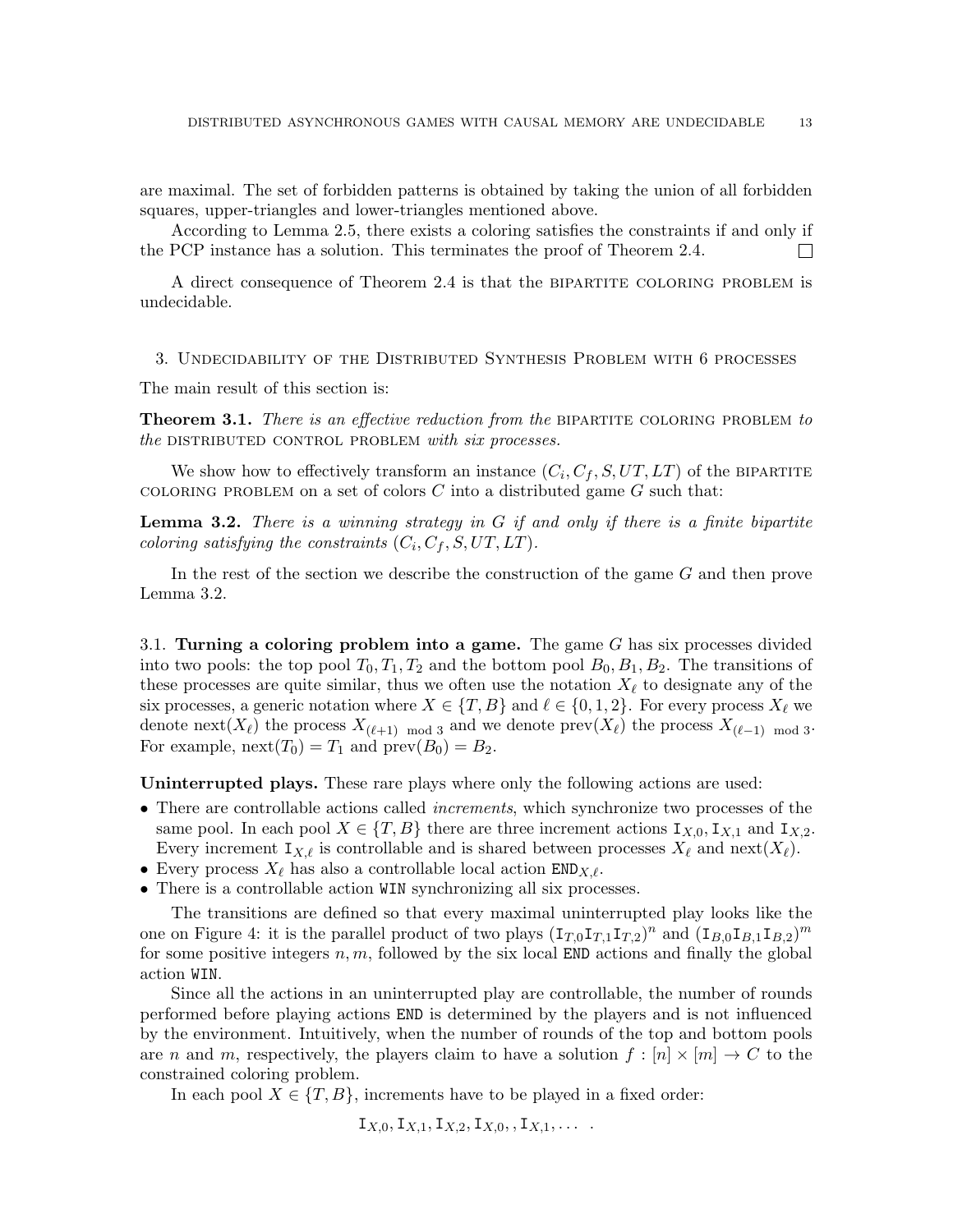

<span id="page-13-0"></span>Figure 4: A maximal uninterrupted play where the top pool plays 3 rounds and the bottom pool plays 6 rounds. Rounds are separated by dashes. All actions are controllable.

Note that no two increment actions of the same pool can commute, thus an interrupted play  $(I_{X,0}I_{X,1}I_{X,2})^*$  in a pool X has a single linearization. Each subword  $I_{X,0}, I_{X,1}, I_{X,2}$  is called a round. This pattern is enforced by maintaining in the state space of every process  $X_{\ell}$  a flag indicating whether or not the process is allowed to synchronize with next $(X_{\ell})$ . The flag is initially set to 1 for  $X_0$  and to 0 for  $X_1$  and  $X_2$ , and is toggled every time the process performs an increment.

The only way for processes to win is a transition on the global action WIN, in which case they immediately and definitively enter a final state, and no further transition can occur after that. A transition on WIN can be triggered once all six processes have performed a local transition on their END action.

The transition on the local action  $\text{END}_{X,\ell}$  for process  $X_{\ell}$  is available if and only if the process has played at least one increment action and has finished the current round. For  $X_0$  and  $X_2$  (resp. for  $X_1$ ) it means that the last increment was  $I_{X_2}$  (resp. was  $I_{X_1}$ ). This constraint can easily be encoded with a flag in the state space of the process.

A play stays uninterrupted, like the one on Figure [4,](#page-13-0) when all actions are controllable and the environment does not play at all, in which case the game is easy to win. But in general, a winning strategy should also react correctly to uncontrollable actions of the environment called checks.

Interrupting plays by color checks. The environment has the ability to interrupt a play by triggering an uncontrollable check action. This is represented on Figure [5.](#page-14-0) Intuitively, when the environment interrupts the play after  $x$  rounds of the top pool and  $y$  rounds of the bottom pool, the players are asked to pick the color  $f(x, y) \in C$  of the edge  $(x, y)$  of the solution to the coloring problem. There are rules which enforce the players to define that way a coloring  $f : [n] \times [m] \rightarrow C$  which satisfies the constraints, where n and m are the number of rounds of the top and bottom pools, respectively, before playing END. If the strategy of the players makes them cheat or describe a coloring  $f$  which does not satisfy the constraints, the environment can trigger one or two checks which make the players lose.

For every index  $\ell \in \{0, 1, 2\}$ , there is an uncontrollable action CHECK<sub> $\ell$ </sub> which synchronizes the two processes  $T_\ell$  and  $B_\ell$ . A transition on action CHECK<sub> $\ell$ </sub> is possible if and only if the last action of both processes is either an increment or the action END. In particular, both processes should have played at least one increment. After the check, the only possible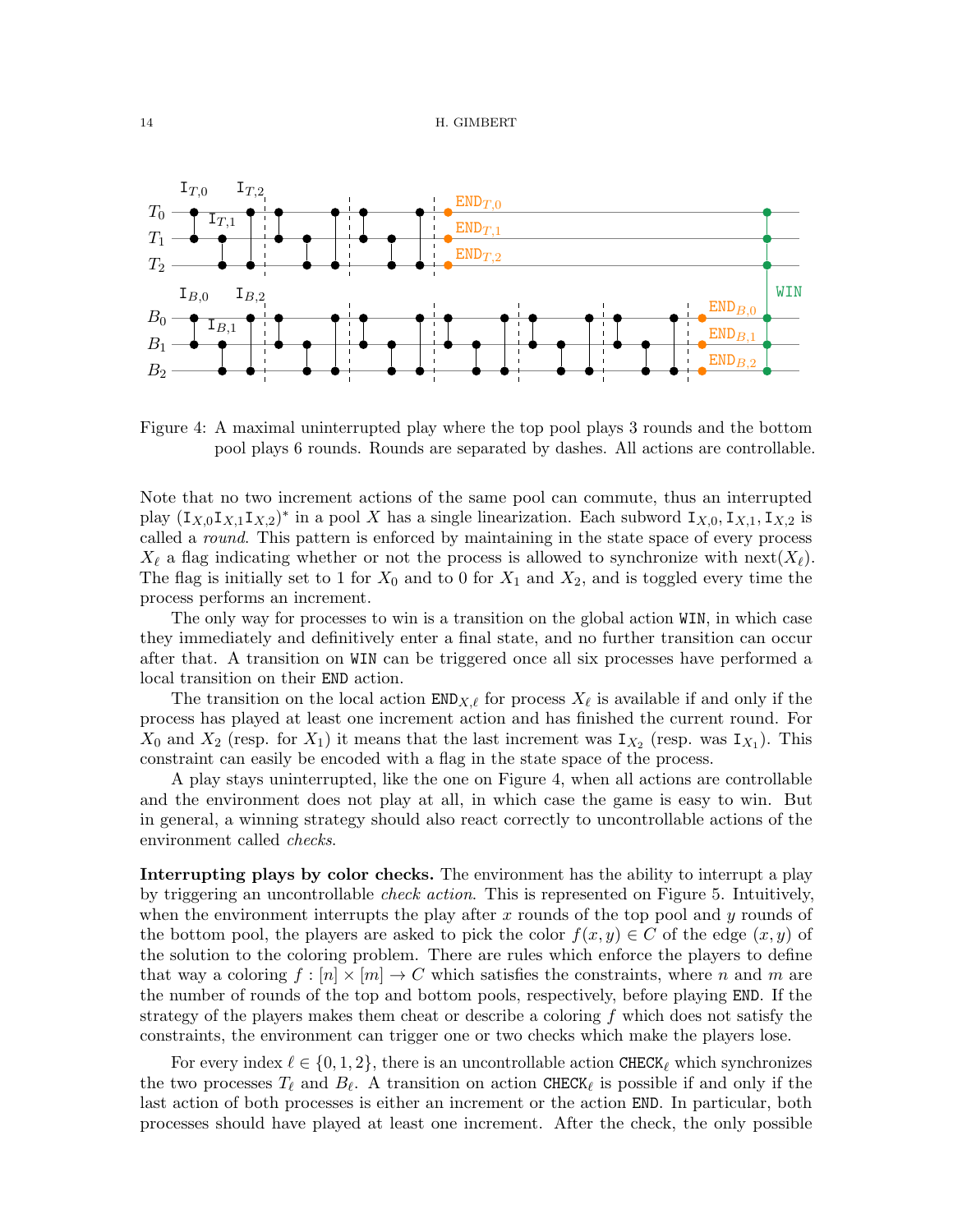

<span id="page-14-0"></span>Figure 5: An uncontrollable check of processes  $T_1$  and  $B_1$  after 3 rounds of the top pool and 4 rounds of the bottom pool. Intuitively, the environment is asking to processes  $T_1$  and  $B_1$  "what is the value of  $f(3, 4)$ , where  $f : [n] \times [m] \rightarrow C$  is your solution to the constrained coloring problem ?". The check is followed by the controllable action ANSWER<sub>1,c</sub> of the same two processes, parametrized by a color  $c \in C$ . This way the processes claim that  $f(3, 4) = c$ . The answer is followed by either the WIN or the LOSE action, which terminates the game.

transitions rely on controllable actions  $ANSWER_{\ell,c}$  synchronizing  $T_{\ell}$  and  $B_{\ell}$  and indexed by colors  $c \in C$ . The answer is stored in the state space of the processes.

After that, there are only two possible outcomes: either the WIN or the LOSE action synchronizes all processes, and then no further transition is available. There is no extra condition needed to execute a global transition on WIN: as soon as at least one pair of processes has performed an answer the transition on WIN is available.

Six ways to lose. Considering the non-deterministic environment as adversarial, it prefers transitions on LOSE rather than those on WIN. Losing can occur in six different ways, five of them correspond to the five constraints in the definition of the bipartite coloring problem.

A transition on LOSE is possible in case one of the following conditions holds:

- (a) if both processes  $T_\ell$  and  $B_\ell$  have played a single increment and their answer is a color c which is not initial (i.e.  $c \notin C_i$ ). The condition "has played a single increment" can be stored in the state space of the processes, and used to allow or not this transition; or
- (b) if both processes  $T_\ell$  and  $B_\ell$  have played END and their answer is a color c which is not final (i.e.  $c \notin C_f$ ).

There are four other ways to lose, which require that two checks occur in parallel, for two different pairs of processes indexed by  $\ell$  and  $\ell'$ , respectively. This leads to two parallel answers corresponding to colors  $c$  and  $c'$ , respectively. The conditions for losing rely on the definition of the *round index* of a play u for a process  $X_{\ell}$ , defined as  $\lfloor (h - 1)/2 \rfloor$  where  $h > 0$  is the number of increments played by  $X_{\ell}$  in u when the check occurs. The round index is denoted  $R_{X_{\ell}}(u)$ .

The conditions for LOSE are based on a comparison of  $c$  and  $c'$  as well as the respective rounds of the processes. For each pool  $X \in \{T, B\}$  and every play u there are two possibilities. W.l.o.g., assume we have chosen  $\ell$  and  $\ell'$  so that  $\ell' < \ell$ . Either both processes  $X_{\ell}$  and  $X_{\ell'}$ are in the same round (meaning they have the same round index in  $u$ ) or process  $X'_{\ell}$  is one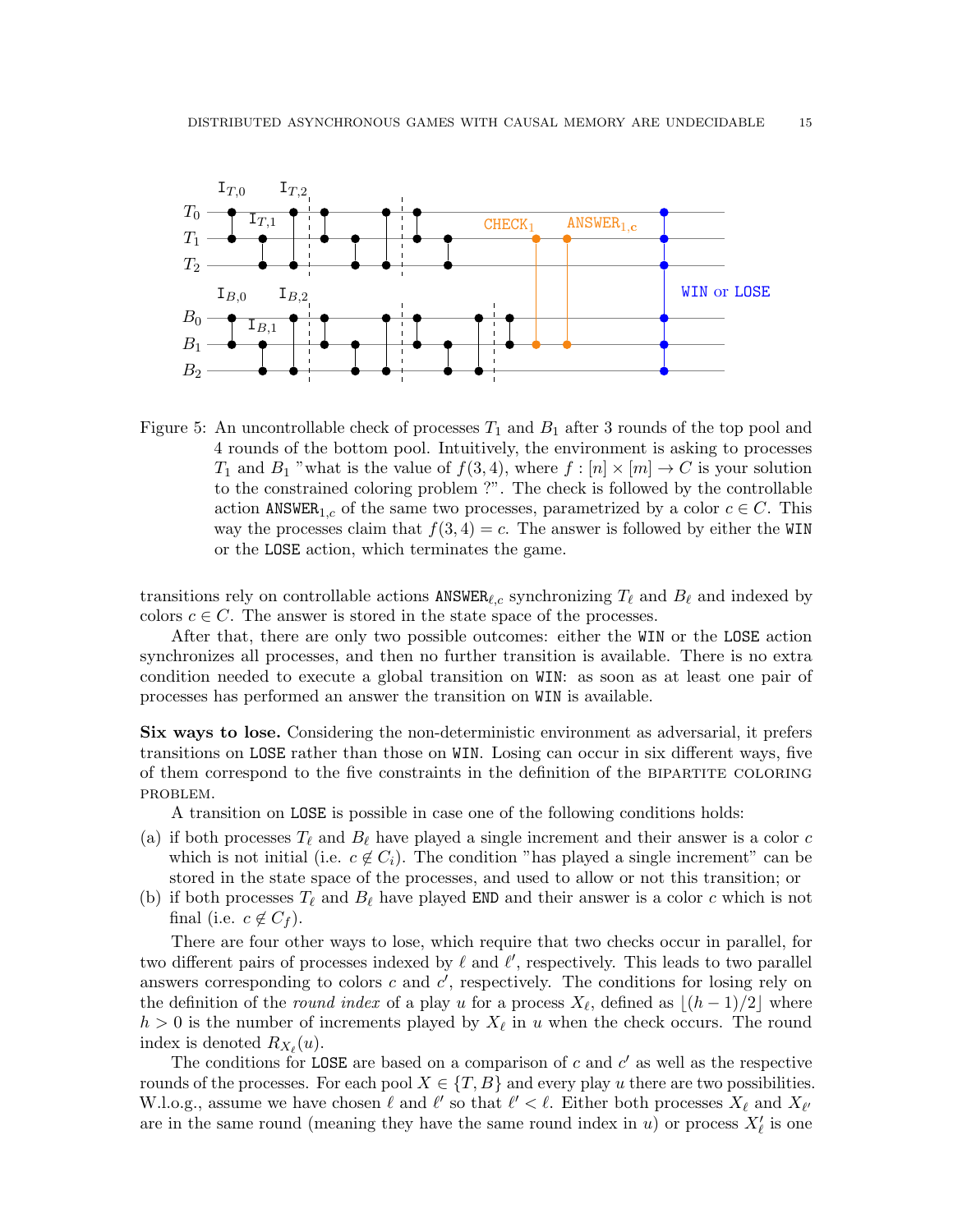

<span id="page-15-0"></span>Figure 6: One of six ways to lose: two checks occur in parallel. In both pools, the two checks occur during the same round. The two pairs of processes give (in parallel as well) two different answers  $c \neq d$ . This allows the environment to trigger the LOSE action. Intuitively, the players have cheated since they gave two different answers to the question "what is the value of  $f(3, 4)$ "?

round ahead of  $X_{\ell}$  (meaning that  $R_{X'_{\ell}}(u) = 1 + R_{X_{\ell}}(u)$ ). No other case may occur because every uninterrupted play in pool X is a prefix of a word in  $(\mathbf{I}_{X,0}\mathbf{I}_{X,1}\mathbf{I}_{X,2})^*$ END and  $\ell' < \ell$ .

A transition on LOSE is possible in case one of the following conditions holds:

- (c) in both pools both processes are in the same round but the answers are different (i.e.  $c \neq c'$ ); or
- (d) in both pools process  $X'_\ell$  is one round ahead of  $X_\ell$  and the pair of answers  $(c, c')$  is a forbidden square (i.e.  $(c, c') \in S$ ); or
- (e) in the top pool process  $T'_\ell$  is one round ahead of  $T_\ell$  while in the bottom pool both processes are in the same round and the pair of answers  $(c, c')$  is a forbidden upper-triangle (i.e.  $(c, c') \in UT$ ; or
- (f) in the top pool both processes are in the same round while in the bottom pool process  $B'_\ell$  is one round ahead of  $B_\ell$  and the pair of answers  $(c, c')$  is a forbidden lower-triangle (i.e.  $(c, c') \in LT$ ).

Remark that the condition"being in the same round" can be easily implemented in the transition table. For that, it is enough that each process keeps track in its state space of the number of increments it has already played, modulo 4. From that counter, one can derive the parity of the round index and compare the respective parities for the two processes  $X_{\ell}$ and  $X_{\ell'}$ .

Condition (c) is illustrated on Figure [6](#page-15-0) while condition (d) is illustrated on Figure [7.](#page-16-0)

3.2. Proof of Lemma [3.2.](#page-12-2) Lemma [3.2](#page-12-2) is an equivalence. We start with the converse implication. Assume that there is a finite bipartite coloring  $f : [n] \times [m] \rightarrow C$  satisfying the constraints  $(C_i, C_f, S, UT, LT)$ . A winning strategy for processes of the top (resp. bottom) pool, as long as they are not interrupted by a check, consists in playing  $n$  rounds (resp.  $m$ rounds) of increments, followed by the END action. If the environment triggers a check on  $T_{\ell}$ and  $B_\ell$  after some play u, the processes answer  $f(x, y)$ , where x (resp. y) is the round index of  $T_\ell$  (resp. of  $B_\ell$ ) in u. This information is available to both processes since they share the same causal past right after the check. Since f satisfies the constraint, the environment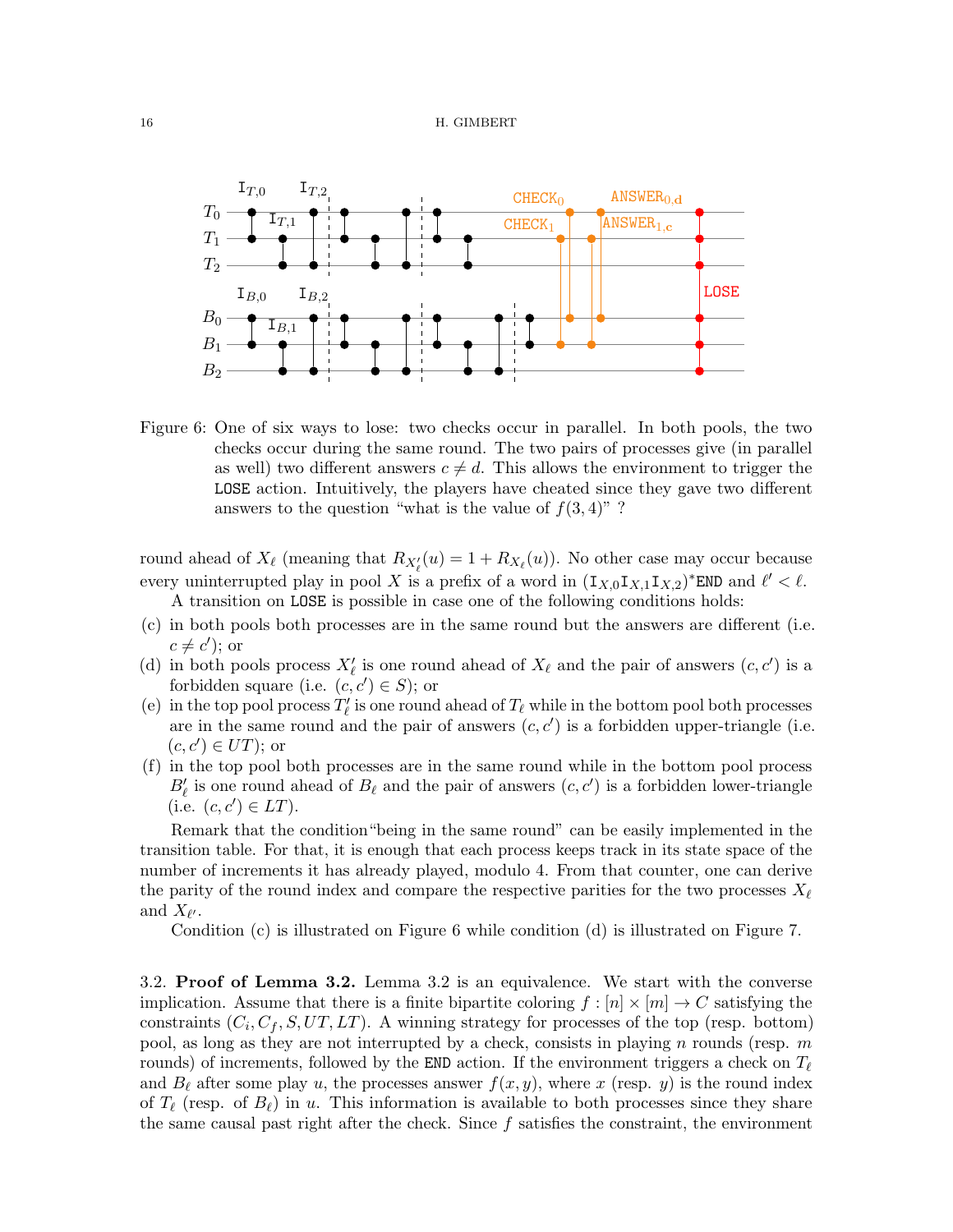

<span id="page-16-0"></span>Figure 7: Another way to lose: two checks occur in parallel. CHECK<sub>2</sub> occurs in round 2 of pool T and round 3 of pool B thus  $T_2, B_2$  are assumed to answer with  $d = f(2, 3)$ . In parallel, CHECK<sub>0</sub> occurs in round 3 of pool T and round 4 of pool B. Hence  $T_0$ ,  $B_0$  are assumed to answer with  $d = f(3, 4)$ . We assume here that the pairs of answers  $(c, d)$  is a forbidden square, which allows the environment to trigger the LOSE action.

cannot trigger a transition on LOSE. Condition (a) cannot occur because all the answers when both processes are in round 0 are equal to  $f(0,0) \in C_i$ . Condition (b) cannot occur because all the answers when both processes are in round  $(n, m)$  are equal to  $f(n, m) \in C_f$ . Condition (c) cannot occur because the answers only depends on the rounds, independently of the identities of the processes and the number of increments they have performed in the current round. Condition (d), (e) and (f) cannot occur because no pattern induced by f is forbidden.

We now prove the direct implication of Lemma [3.2.](#page-12-2) Assume that processes have a winning strategy  $\sigma$ . The first step is to define a finite bipartite C-coloring f. Let n (resp. m) be round index of  $T_1$  (resp. of  $B_1$ ) in the maximal uninterrupted play consistent with  $\sigma$ (which exists since  $\sigma$  is winning). For every  $(x, y) \in [n] \times [m]$  denote

$$
u_{T,x} = (\mathbf{I}_{T,0}\mathbf{I}_{T,1}\mathbf{I}_{T,2})^x \mathbf{I}_{T,0}\mathbf{I}_{T,1}
$$
  
\n
$$
u_{B,y} = (\mathbf{I}_{B,0}\mathbf{I}_{B,1}\mathbf{I}_{B,2})^y \mathbf{I}_{B,0}\mathbf{I}_{B,1}
$$
  
\n
$$
u_{x,y}
$$
 the parallel product of  $u_{T,x}$  and  $u_{B,y}$ 

and let  $f(x, y)$  be the answer of  $T_1, B_1$  after a check on the play  $u_{x,y}$  i.e.

$$
f(x,y) = c
$$
 such that  $(u_{x,y} \text{CHECK}_1 \text{ANSWER}_{1,c})$  is a  $\sigma$ -play.

This is well defined: since  $\sigma$  is winning it creates no deadlock in a non-final state, thus at least one answer of  $T_1, B_1$  is allowed by  $\sigma$  after  $u_{x,y}$ CHECK<sub>1</sub>. In the sequel, we assume that exactly one answer is allowed by  $\sigma$ . This is w.l.o.g.: if there is a winning strategy which allows several answers, we can restrict it to allow a single answer after every check, and it will still be winning.

We show that f satisfies the five constraints  $(C_i, C_f, S, UT, LT)$ .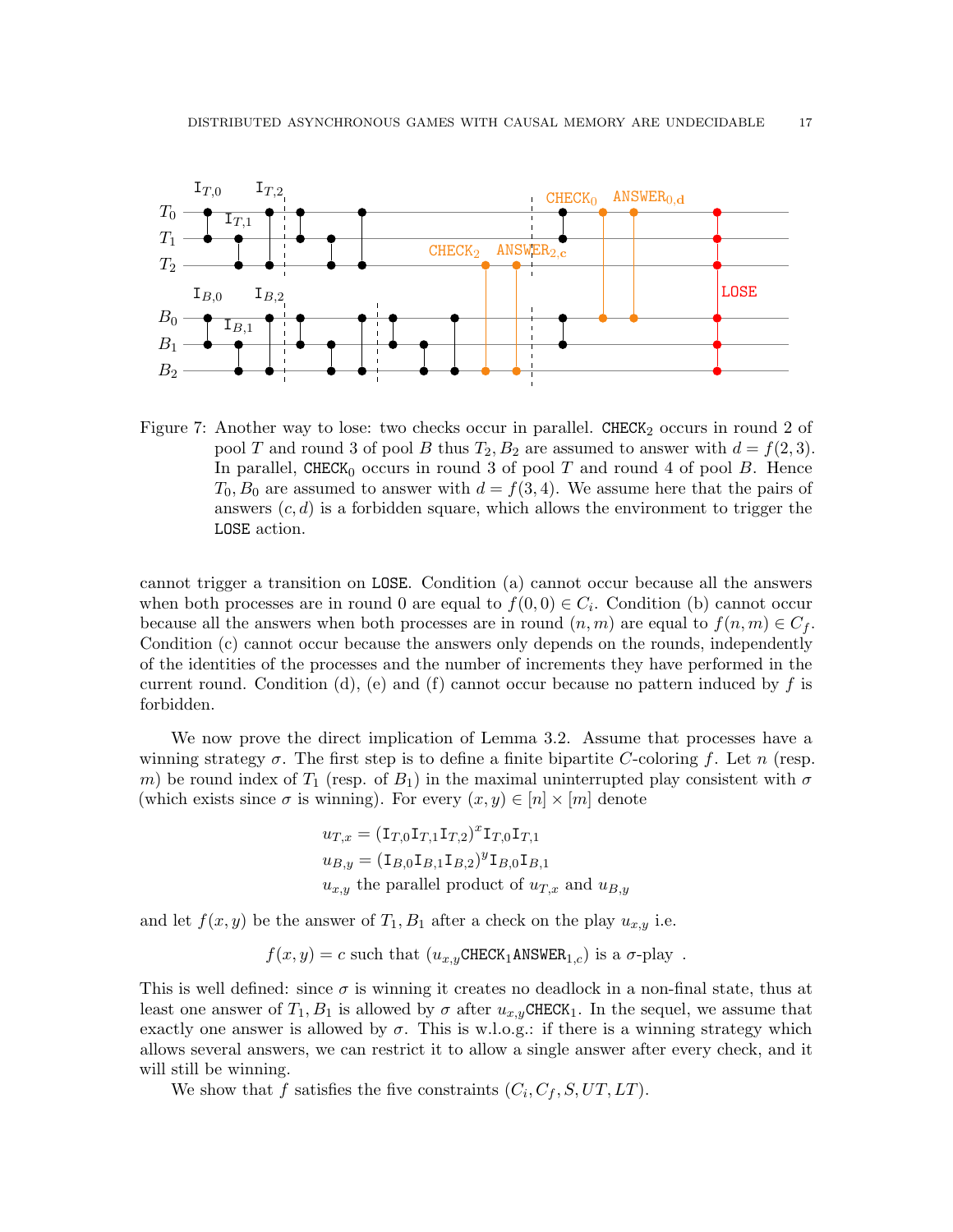Constraint  $C_i$  on initial colors. Since  $\sigma$  is winning, no transition on action LOSE is available after  $u_{0,0}$ CHECK<sub>1</sub>ANSWER<sub>1,f(0,0)</sub>. Thus according to condition (a) above,  $f(0,0)$  is an initial color.

**Constraint**  $C_f$  on final colors. We consider the checks

$$
p_1 = u_{n,m} \text{CHECK}_1
$$
  
\n
$$
p_2 = u_{n,m} \text{I}_{T,2} \text{I}_{B,2} \text{CHECK}_2
$$
  
\n
$$
p_3 = u_{n,m} \text{END}_{T,1} \text{END}_{B,1} \text{CHECK}_1
$$
.

By definition of f, the answer to  $p_1$  is  $f(n, m)$ . Denote  $c_2$  and  $c_3$  the answers to  $p_2$ and  $p_3$ , respectively. Remark that  $p_1$  and  $p_2$  can occur in parallel, because processes  $T_1, B_1$ do not play in  $I_{T,2}I_{B,2}CHECK_2$ . For similar reasons, also  $p_2$  and  $p_3$  can occur in parallel. Moreover, in all these three plays, processes  $T_1$  and  $T_2$  are in the same round, and processes  $B_1$  and  $B_2$  are also in the same round (remember that END actions are not accounted for when computing the round index). Since  $\sigma$  is winning, condition (c) will neither be satisfied by the pair of parallel checks  $p_1, p_2$  nor by the pair  $p_2, p_3$ , thus  $f(n, m) = c_2 = c_3$ . Finally, after the check  $p_3$ , both processes  $T_1, B_1$  are in the state End and they answer  $f(n, m)$ . According to condition (b) above,  $f(n, m)$  is a final color.

Constraint S on forbidden squares. Let  $x, y \in [n-1] \times [m-1]$ . We consider four possible checks

$$
p_1 = u_{x,y} \text{CHECK}_1
$$
  
\n
$$
p_2 = u_{x,y} \text{I}_{T,2} \text{I}_{B,2} \text{CHECK}_2
$$
  
\n
$$
p'_0 = u_{x,y} \text{I}_{T,2} \text{I}_{B,2} \text{I}_{T,0} \text{I}_{B,0} \text{CHECK}_0
$$
  
\n
$$
p'_1 = u_{x+1,y+1} \text{CHECK}_1
$$

By definition of f, the answers to  $p_1$  and  $p'_1$  are  $f(x, y)$  and  $f(x + 1, y + 1)$ , respectively. Denote c the answer to  $p_2$  and d the answer to  $p'_0$ . The four checks are illustrated on Figure [8.](#page-17-0)



<span id="page-17-0"></span>Figure 8: The four checks used to enforce the constraint on forbidden squares, and their answers. These four checks cannot happen altogether in the same play, but any pair of two successive checks can happen in parallel, in the same play.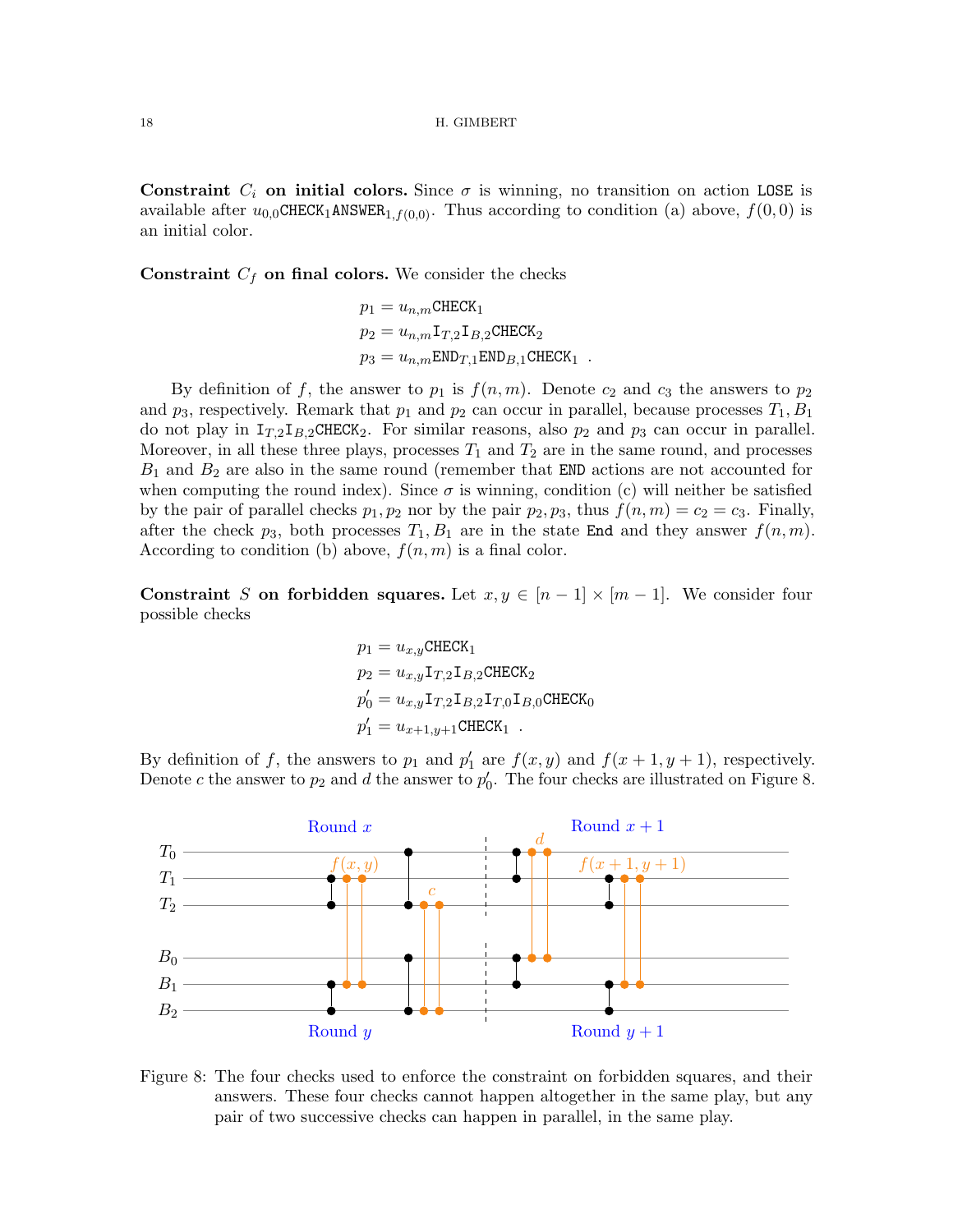The two checks  $p_1$  and  $p_2$  can occur in parallel during the same round, thus according to condition c),  $f(x, y) = c$ . The two checks  $p_2$  and  $p'_0$  can occur in parallel and the check  $p'_0$ is one round ahead of the check  $p_2$ , with respect to both pools. Since  $\sigma$  is winning, condition (d) cannot happen hence  $(c, d)$  is not a forbidden square. The two checks  $p'_0$  and  $p'_1$  may occur in parallel during the same round, thus according to condition (c),  $d = f(x + 1, y + 1)$ . Finally  $(f(x, y), f(x + 1, y + 1))$  is not a forbidden square.

Constraint UT on forbidden upper-triangles. Let  $x, y \in [n-1] \times [m]$ . We consider the plays

$$
p_1 = u_{x,y} \text{CHECK}_1
$$
  
\n
$$
p_2 = u_{x,y} \mathbf{I}_{T,2} \mathbf{I}_{B,2} \text{CHECK}_2
$$
  
\n
$$
p'_0 = u_{x,y} \mathbf{I}_{T,2} \mathbf{I}_{B,2} \mathbf{I}_{T,0} \text{CHECK}_0
$$
  
\n
$$
p'_1 = u_{x+1,y} \text{CHECK}_1
$$

By definition of f, the answers to  $p_1$  and  $p'_1$  are  $f(x, y)$  and  $f(x + 1, y)$ , respectively. Denote c the answer to  $p_2$  and d the answer to  $p'_0$ . The four checks are illustrated on Figure [9.](#page-18-0)



<span id="page-18-0"></span>Figure 9: The four checks used to enforce the constraint on forbidden upper-triangles, and their answers. These four checks cannot happen altogether in the same play, but any pair of two successive checks can happen in parallel, in the same play.

The two checks  $p_1$  and  $p_2$  can occur in parallel during the same round thus according to condition (c),  $f(x, y) = c$ . The two checks  $p_2$  and  $p'_0$  can occur in parallel, with process  $T_0$  one round ahead of  $T_2$  and processes  $B_0$  and  $B_2$  in the same round thus according to condition (e),  $(c, d)$  is *not* a forbidden upper-triangle. The two checks  $p'_0$  and  $p'_1$  can occur in parallel during the same round thus according to condition (c),  $d = f(x + 1, y)$ . Finally,  $(f(x, y), f(x + 1, y))$  is not a forbidden upper-triangle.

Constraint  $LT$  on forbidden lower-triangles. This case is symmetric with the  $UT$  case above.

Finally, f is a finite bipartite coloring satisfying all six constraints. This terminates the proof of the direct implication of Lemma [3.2.](#page-12-2) $\Box$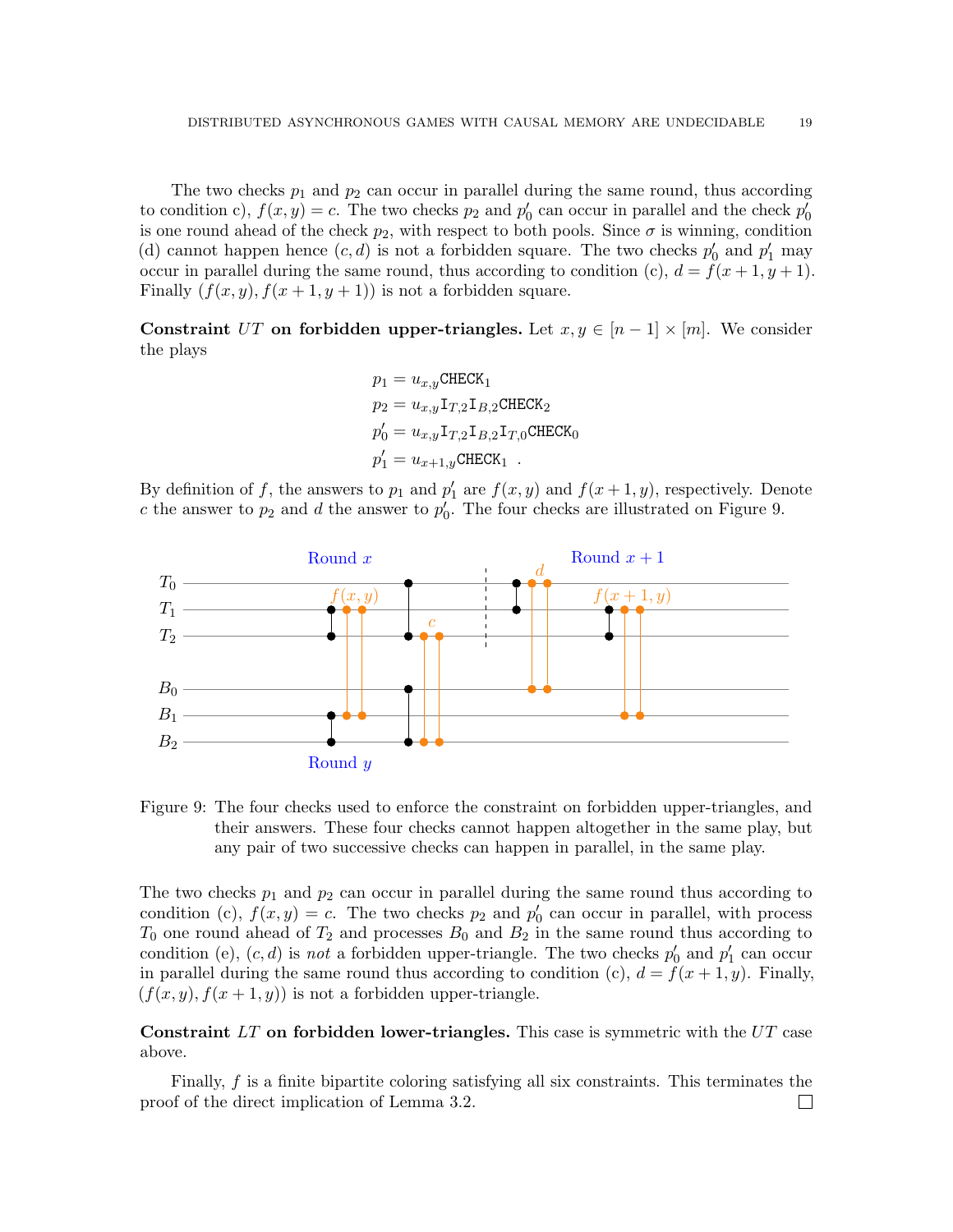## **CONCLUSION**

We have proved that the DISTRIBUTED CONTROL PROBLEM is undecidable for six processes, thus closing an open problem which was first raised in [\[GLZ04\]](#page-20-1) and has afterwards been shown decidable in several special cases [\[MTY05,](#page-20-5) [GGMW13,](#page-20-6) [Gim17,](#page-20-8) [BFH19\]](#page-19-0). The proof relies on a reduction from the POST CORRESPONDENCE PROBLEM, via an intermediary decision problem called the BIPARTITE COLORING PROBLEM. A direct reduction from the POST CORRESPONDENCE PROBLEM is of course also possible, but in our opinion it gives a less clear picture of the reasons for the undecidability.

The construction shows undecidability of the DISTRIBUTED CONTROL PROBLEM when the winning condition is local termination (every process eventually end up in a final state). Another natural condition in this setting is the *deadlock-freeness condition*, either global (the play is infinite) or local (every process plays infinitely often). The construction can be easily adapted to show undecidability for deadlock-freeness as well, using an encoding of the infinite version of the POST CORRESPONDENCE PROBLEM.

An interesting open problem is the decidability of the DISTRIBUTED CONTROL PROBLEM when the automaton is *grid-free*, i.e. when there exists a bound  $B$  such that whenever two *parallel* runs are followed by a synchronization, one of the two runs has length  $\leq B$  (see [\[TY14,](#page-21-4) Definition 1, Corollary 5] for a precise definition). The construction in this paper is clearly not grid-free: the two pools can run independently in parallel for an arbitrary long time before being synchronized by the environment. The existence of a winning strategy can be stated as the satisfiability of a Monadic Second Order Logic (MSOL) formula but this does not imply decidability, since MSOL is undecidable for grid-free systems [\[CC19\]](#page-20-13). However, there are classes of systems with decidable control but undecidable MSOL satisfiability, for example the DISTRIBUTED CONTROL PROBLEM is decidable for systems with four processes  $[Gim17]$ while MSOL satisfiability is undecidable with only two processes [\[TY14\]](#page-21-4). This might be the case for grid-free systems as well.

The decidability of the DISTRIBUTED CONTROL PROBLEM for five processes remains an open question. Is it decidable like in the case of four processes? The decidability proof in [\[Gim17\]](#page-20-8) relies on a small-model property of the winning strategies. When two processes do synchronize, they acquire simultaneously perfect knowledge about their respective states, hence an upper-bound on the number of transitions needed by two processes to win. When there are only four processes, two processes who synchronize can base their strategic decision on their current states and the boundedly many possible plays of the two other processes, hence a bound on the number of transitions needed by the four players to win. This property does not seem easy to get with five processes.

Is the DISTRIBUTED CONTROL PROBLEM undecidable for five processes, then? At first sight there is no easy way to adapt the present construction with two pools of three processes to show the undecidability for five processes. If the bottom pool is reduced to two processes only, it seems hard to enforce the lower-triangle constraints of the bipartite coloring problem. When the two sole processes of the bottom pool synchronize they acquire perfect knowledge of the state of their pool, and it is not possible anymore to constrain their future behaviour with respect to their past behaviour: what was done is gone.

### **REFERENCES**

<span id="page-19-0"></span>[BFH19] Raven Beutner, Bernd Finkbeiner, and Jesko Hecking-Harbusch. Translating asynchronous games for distributed synthesis. In Wan J. Fokkink and Rob van Glabbeek, editors, 30th International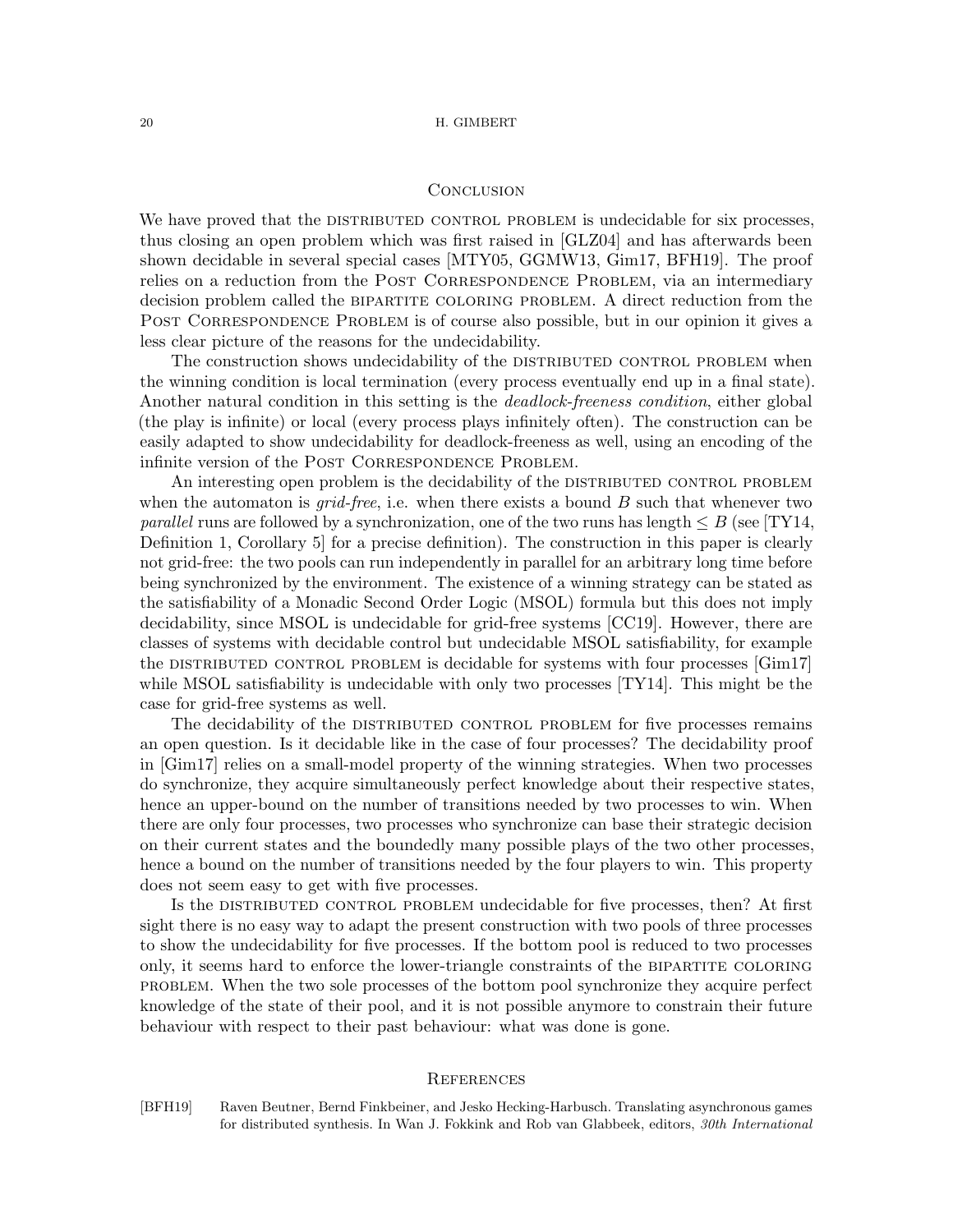Conference on Concurrency Theory, CONCUR 2019, August 27-30, 2019, Amsterdam, the  $Netherlands$ , volume 140 of *LIPIcs*, pages  $26:1-26:16$ . Schloss Dagstuhl - Leibniz-Zentrum für Informatik, 2019. [doi:10.4230/LIPIcs.CONCUR.2019.26](https://doi.org/10.4230/LIPIcs.CONCUR.2019.26).

- <span id="page-20-13"></span>[CC19] Jérémie Chalopin and Victor Chepoi. 1-safe petri nets and special cube complexes: Equivalence and applications. ACM Trans. Comput. Log., 20(3):17:1–17:49, 2019. [doi:10.1145/3322095](https://doi.org/10.1145/3322095).
- <span id="page-20-0"></span>[DR95] Volker Diekert and Grzegorz Rozenberg, editors. The Book of Traces. World Scientific, 1995. [doi:10.1142/2563](https://doi.org/10.1142/2563).
- <span id="page-20-10"></span>[FG18] Bernd Finkbeiner and Paul Gölz. Synthesis in Distributed Environments. In Satya Lokam and R. Ramanujam, editors, 37th IARCS Annual Conference on Foundations of Software Technology and Theoretical Computer Science (FSTTCS 2017), volume 93 of Leibniz International Proceedings in Informatics (LIPIcs), pages 28:1–28:14, Dagstuhl, Germany, 2018. Schloss Dagstuhl–Leibniz-Zentrum fuer Informatik. URL: [http://drops.dagstuhl.de/opus/](http://drops.dagstuhl.de/opus/volltexte/2018/8406) [volltexte/2018/8406](http://drops.dagstuhl.de/opus/volltexte/2018/8406), [doi:10.4230/LIPIcs.FSTTCS.2017.28](https://doi.org/10.4230/LIPIcs.FSTTCS.2017.28).
- <span id="page-20-11"></span>[FGHO22] Bernd Finkbeiner, Manuel Gieseking, Jesko Hecking-Harbusch, and Ernst-R¨udiger Olderog. Global winning conditions in synthesis of distributed systems with causal memory. In Florin Manea and Alex Simpson, editors, 30th EACSL Annual Conference on Computer Science Logic, CSL 2022, February 14-19, 2022, Göttingen, Germany (Virtual Conference), volume  $216$  of *LIPIcs*, pages  $20:1-20:19$ . Schloss Dagstuhl - Leibniz-Zentrum für Informatik, 2022. [doi:10.4230/LIPIcs.CSL.2022.20](https://doi.org/10.4230/LIPIcs.CSL.2022.20).
- <span id="page-20-9"></span>[FO17] Bernd Finkbeiner and Ernst-R¨udiger Olderog. Petri games: Synthesis of distributed systems with causal memory. *Inf. Comput.*, 253:181-203, 2017. [doi:10.1016/j.ic.2016.07.006](https://doi.org/10.1016/j.ic.2016.07.006).
- <span id="page-20-4"></span>[FS05] Bernd Finkbeiner and Sven Schewe. Uniform distributed synthesis. In 20th IEEE Symposium on Logic in Computer Science (LICS 2005), 26-29 June 2005, Chicago, IL, USA, Proceedings, pages 321–330. IEEE Computer Society, 2005. [doi:10.1109/LICS.2005.53](https://doi.org/10.1109/LICS.2005.53).
- <span id="page-20-6"></span>[GGMW13] Blaise Genest, Hugo Gimbert, Anca Muscholl, and Igor Walukiewicz. Asynchronous games over tree architectures. In Automata, Languages, and Programming - 40th International Colloquium, ICALP 2013, Riga, Latvia, July 8-12, 2013, Proceedings, Part II, pages 275–286, 2013. URL: [http://dx.doi.org/10.1007/978-3-642-39212-2\\_26](http://dx.doi.org/10.1007/978-3-642-39212-2_26), [doi:10.1007/978-3-642-39212-2\\_26](https://doi.org/10.1007/978-3-642-39212-2_26).
- <span id="page-20-8"></span>[Gim17] Hugo Gimbert. On the control of asynchronous automata. In Satya V. Lokam and R. Ramanujam, editors, 37th IARCS Annual Conference on Foundations of Software Technology and Theoretical Computer Science, FSTTCS 2017, December 11-15, 2017, Kanpur, India, volume 93 of LIPIcs, pages 30:1-30:15. Schloss Dagstuhl - Leibniz-Zentrum für Informatik, 2017. [doi:10.4230/LIPIcs.](https://doi.org/10.4230/LIPIcs.FSTTCS.2017.30) [FSTTCS.2017.30](https://doi.org/10.4230/LIPIcs.FSTTCS.2017.30).
- <span id="page-20-1"></span>[GLZ04] Paul Gastin, Benjamin Lerman, and Marc Zeitoun. Distributed games with causal memory are decidable for series-parallel systems. In Kamal Lodaya and Meena Mahajan, editors, FSTTCS 2004: Foundations of Software Technology and Theoretical Computer Science, 24th International Conference, Chennai, India, December 16-18, 2004, Proceedings, volume 3328 of Lecture Notes in Computer Science, pages 275–286. Springer, 2004. [doi:10.1007/978-3-540-30538-5\\\_23](https://doi.org/10.1007/978-3-540-30538-5_23).
- <span id="page-20-5"></span>[MTY05] P. Madhusudan, P. S. Thiagarajan, and Shaofa Yang. The MSO theory of connectedly communicating processes. In Ramaswamy Ramanujam and Sandeep Sen, editors, FSTTCS 2005: Foundations of Software Technology and Theoretical Computer Science, 25th International Conference, Hyderabad, India, December 15-18, 2005, Proceedings, volume 3821 of Lecture Notes in Computer Science, pages 201-212. Springer, 2005. [doi:10.1007/11590156\\\_16](https://doi.org/10.1007/11590156_16).
- <span id="page-20-3"></span>[Mus15] Anca Muscholl. Automated synthesis of distributed controllers. In Automata, Languages, and Programming - 42nd International Colloquium, ICALP 2015, Kyoto, Japan, July 6-10, 2015, Proceedings, Part II, pages 11–27, 2015. URL: [http://dx.doi.org/10.1007/978-3-662-47666-6\\_2](http://dx.doi.org/10.1007/978-3-662-47666-6_2).
- <span id="page-20-7"></span>[MW14] Anca Muscholl and Igor Walukiewicz. Distributed synthesis for acyclic architectures. In 34th International Conference on Foundation of Software Technology and Theoretical Computer Science, FSTTCS 2014, December 15-17, 2014, New Delhi, India, pages 639–651, 2014. URL: <http://dx.doi.org/10.4230/LIPIcs.FSTTCS.2014.639>.
- <span id="page-20-2"></span>[MWZ09] Anca Muscholl, Igor Walukiewicz, and Marc Zeitoun. A look at the control of asynchronous automata. In M. Mukund K. Lodaya and eds. N. Kumar, editors, Perspectives in Concurrency Theory. Universities Press, CRC Press, 2009.
- <span id="page-20-12"></span>[Pos46] Emil L. Post. A variant of a recursively unsolvable problem. Bull. Amer. Math. Soc., 52:264–268, 1946.